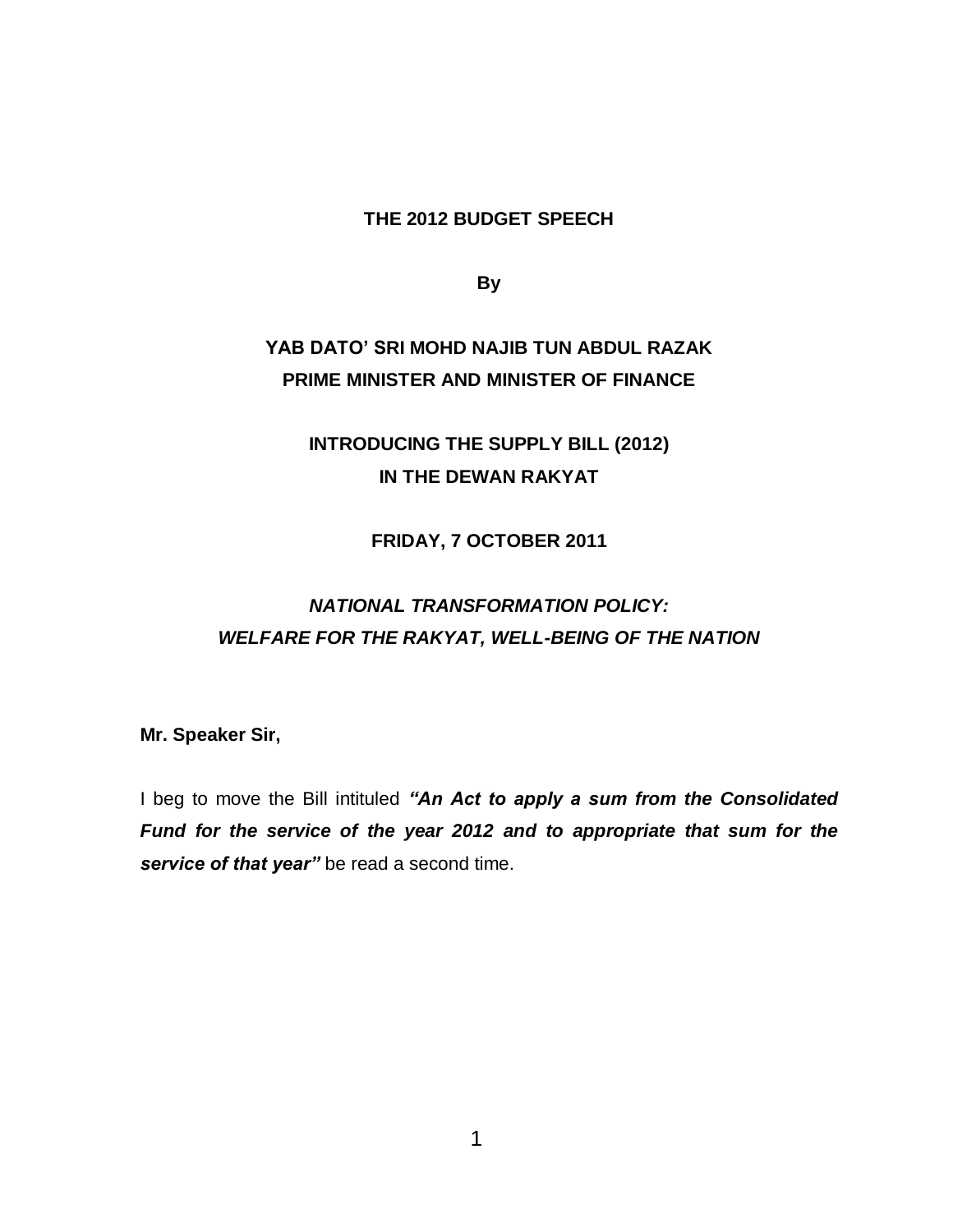I begin the 2012 Budget speech by reciting the holy kalimah Bismillahirrahmanirrahim.

1. Alhamdulillah, Praise be to the Almighty for His blessings on the people and our beloved country. As citizens with different faiths we have more reasons to be grateful to the Almighty.

2. Malaysia is a successful nation. In a short period, we have changed the face of the nation from being an agricultural and low income nation to a modern industrial upper middle income country. This success did not come easy. It was a result of hard work between the Government and the people who toiled together and held firmly to the principle of systematic planning and effective implementation. This is the blessing to a country with a responsible Government since independence. This is not a Government that makes empty promises but a responsible Government which always place the interest of the people above all and carries out policies for the benefit of the people and well-being of the nation.

3. This is not a norm but an extraordinary success. Looking back, there are many countries in the world which had more potential to succeed than Malaysia at the early days of their independence. However, they faltered midway even though they have vast natural resources and were not subjected to ethnic and socioeconomic differences as well as physical separation.

4. It is clear Malaysia's development success story was not crafted in the boardrooms of skyscrapers. It is the result of the hard work of all Malaysians regardless of race, beliefs, gender or socioeconomic status.

5. After 53 budgets, 10 Five Year Development Plans, three Outline Perspective Plans, all under the umbrella of the New Economic Policy, 1971-1990, National Development Policy, 1991-2000 and the National Vision Policy, 2001-2010, today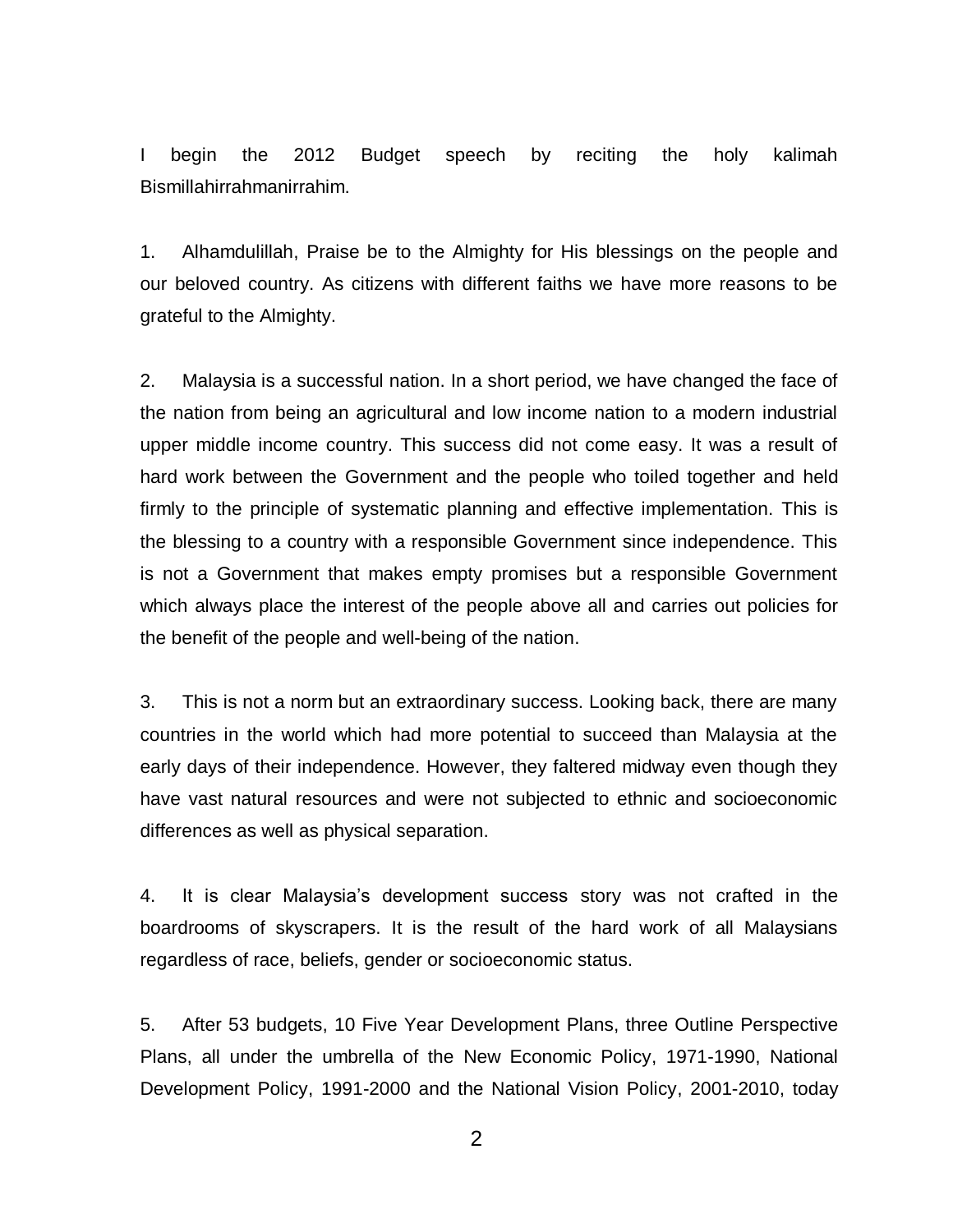we continue our journey together towards becoming a developed and high-income nation.

6. I started my administration with the guiding philosophy of 1Malaysia "People's First, Performance Now." It was followed by the implementation of Government Transformation Programme (GTP) with seven National Key Result Areas (NKRAs), Economic Transformation Programme (ETP) with 12 National Key Economic Areas (NKEAs) and New Economic Model with eight Strategic Reform Initiatives (SRIs). The Political Transformation Programme introduced recently will witness major changes in legislation to enable Malaysia to become a modern, progressive and at the same time, a functional democracy. To complement this, the Government will introduce several other transformation programmes. All these will culminate into the National Transformation Policy or DTN, effective from 2011-2020.

7. Inflows of foreign direct investment have regained momentum. Foreign direct investment increased six-fold to RM29 billion in 2010, the highest growth in Asia. In the first half of 2011, it surged further by 75% to RM21.2 billion compared with RM12.1 billion for the same period in 2010. Private investment is expected to expand 15.9% in 2012, supported by the increase in foreign and domestic direct investments.

8. Malaysia's economic fundamentals remain strong. The banking and financial system remains intact with the risk-weighted capital ratio at 14.8%, far exceeding the international requirements of 8%. International reserves remains strong, registering RM414.5 billion in 15 September 2011, sufficient to finance 9.5 months of retained imports as well as 4.5 times of short-term external debt. Income per capita is estimated to increase to RM28,725 in 2011 compared with RM26,175 in 2010.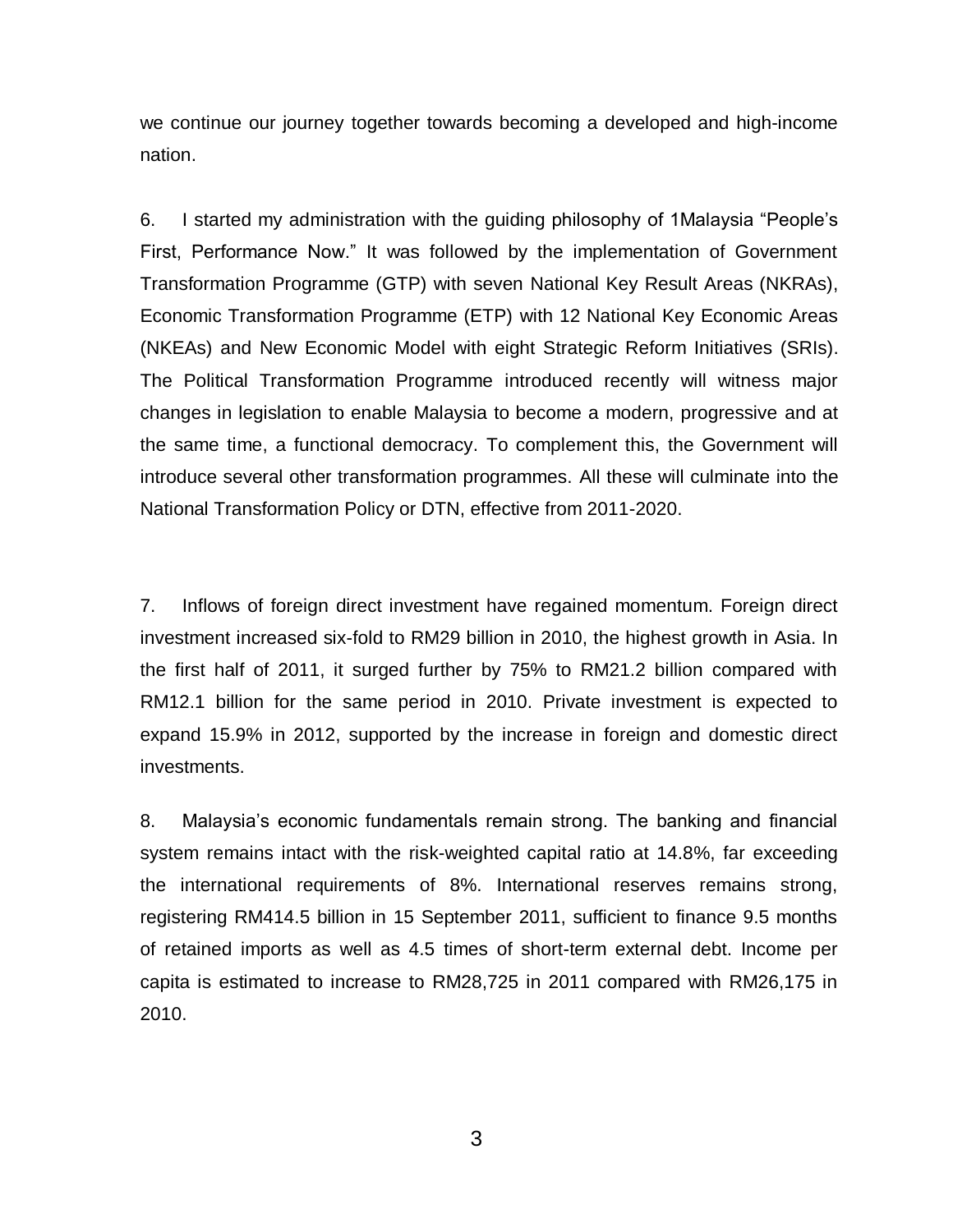9. Despite uncertainties in the global economy, moderation in external trade, increased inflationary pressures as well as geopolitical unrest, the country's economic performance registered 4.4% in the first half of 2011. This growth is driven by expansion in the domestic economy, which remained robust. This growth momentum is expected to increase in the second half of 2011, spurred by a more vibrant private consumption and investment. Growth in 2011 is, therefore, estimated to expand between 5% and 5.5%.

10. In 2012, the global economic prospect is expected to be more challenging. The International Monetary Fund revised downwards the world economic growth to 4% and the world trade to 5.8%. This is due to the economic slowdown in the United States, Europe and Japan, inflationary pressures due to rising commodity prices, European debt crisis as well as slower world trade. These global developments would certainly have a direct impact on the Malaysian economy.

11. With these developments, the Government will put in place measures to stimulate domestic economic activities, in particular public and private investments, as well as private consumption. Private and public investments are expected to increase 15.9% and 7%, respectively, supported by higher foreign direct investment, implementation of the ETP and Second Rolling Plan (RP2) projects under the Tenth Malaysia Plan (10MP). Private consumption is projected to increase 7.1% following higher disposable income and a more positive employment prospect. On the supply side, the services sector is expected to expand 6.5%, while the construction sector 7%. Therefore, economic growth in 2012 is projected between 5% and 6%.

#### **2012 BUDGET ALLOCATION**

12. In the 2012 Budget, a total of RM232.8 billion is allocated to implement all Government development plans, which include the projects and programmes under the RP2, NKEAs, NKRAs and SRIs, focussing on the well-being of the *rakyat*. From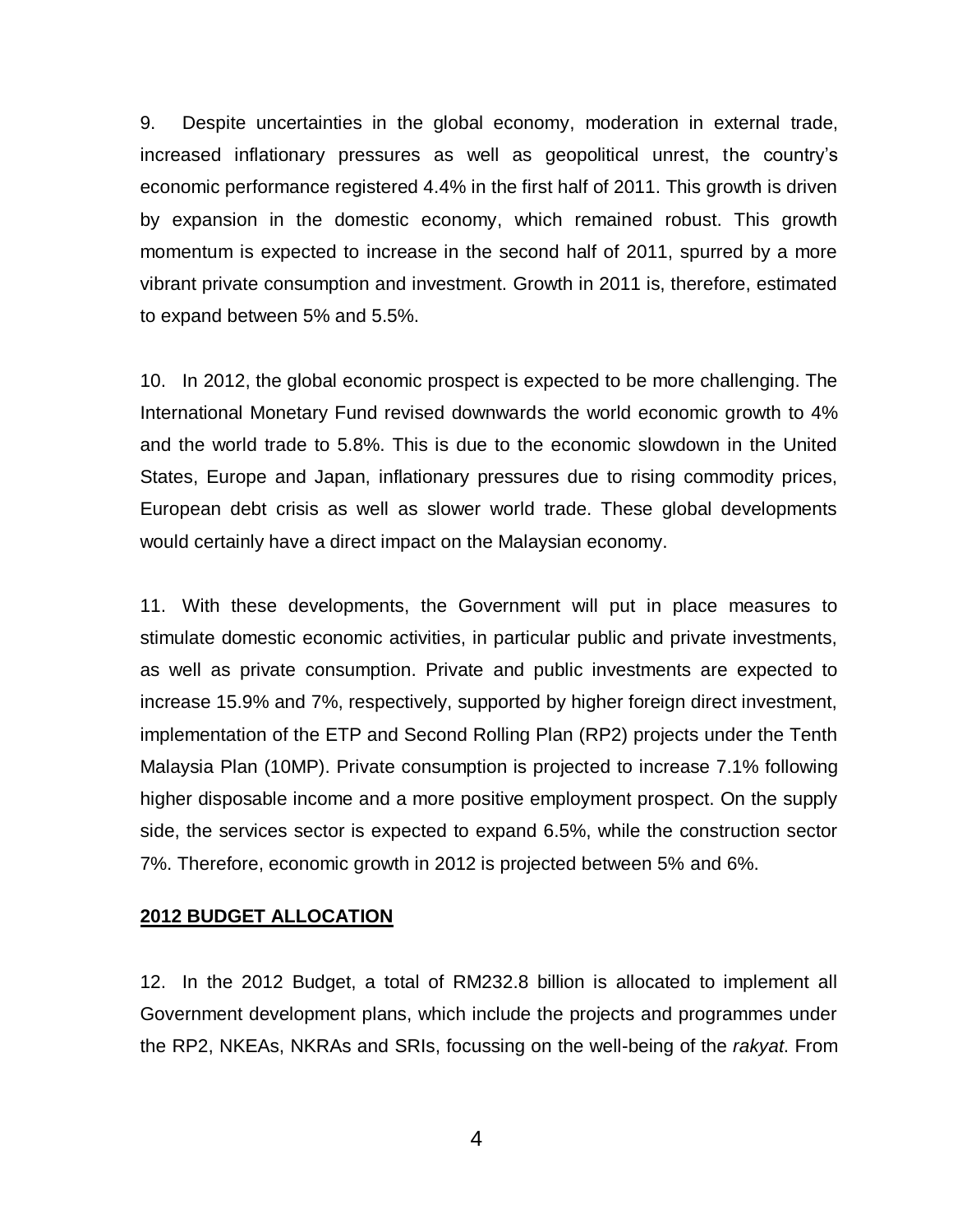this amount, RM181.6 billion is for operating expenditure and RM51.2 billion for development expenditure.

13. From the total operating expenditure, RM52 billion is allocated for Emoluments, RM30.5 billion for Supplies and Services, while RM96.5 billion is for Fixed Charges and Grants. A sum of RM1.1 billion is provided for Purchase of Assets and the remaining RM1.5 billion for other expenditures.

14. For development expenditure, RM29.8 billion is provided for the economic sector to support the needs of infrastructure, industry and agriculture as well as rural development. A sum of RM13.6 billion is allocated to the social sector including education and training, health, welfare, housing and community development. For the security sector, RM4.4 billion will be provided and RM1.4 billion is for general administration while RM2 billion is for contingencies reserve.

15. The total revenue of the Federal Government is expected to increase 1.9% to RM186.9 billion in 2012 compared with RM183.4 billion in 2011. Taking into account the estimated revenue and expenditure, the Federal Government deficit in 2012 is expected to improve to 4.7% of GDP compared with 5.4% in 2011.

16. To address the impact of the increasingly challenging external environment, efforts will be taken to strengthen the domestic economy. To further support economic growth, the Government will implement a Special Stimulus Package through Private Financing Initiative. This approach has been successful in stimulating the economy through the implementation of productive projects and enhancing the well-being of the rakyat. Through this initiative, several public projects will be implemented such as upgrading and maintenance of schools, including construction of new blocks, upgrading hospitals, flood mitigation programme, upgrading basic rural infrastructure as well as construction of public houses, including housing for fishermen and low-income group. In 2012, total projects amounting to RM6 billion will be implemented through the Special Stimulus Package.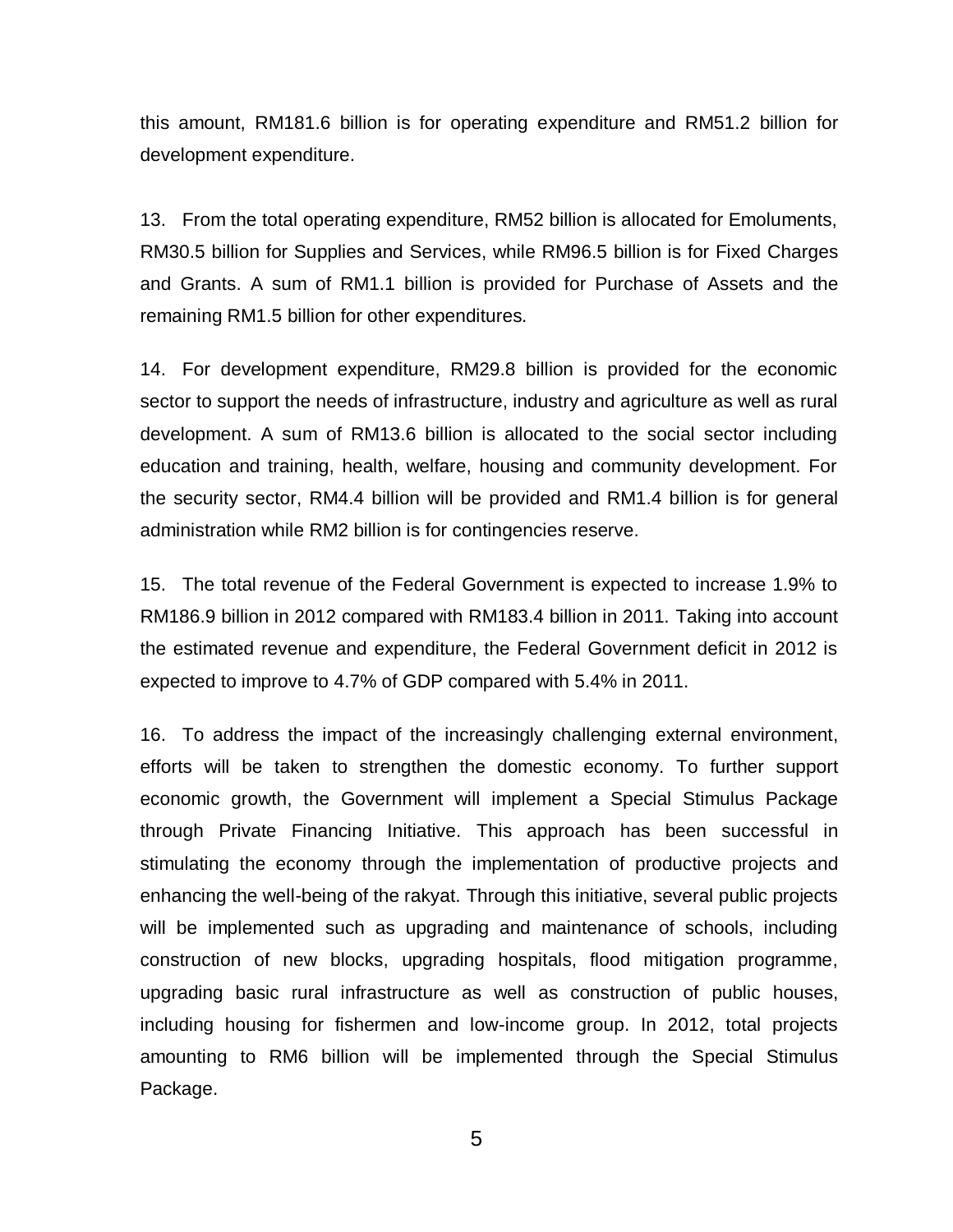#### **2012 BUDGET FOCUS**

17. With Almighty's blessing, the 2012 Budget is formulated with the theme "**National Transformation Policy: Welfare for the Rakyat, Well-Being of the Nation**" and focus on five main areas.

### **FIRST FOCUS: ACCELERATING INVESTMENT**

18. The services sector is the largest contributor to the nation's economy, accounting for almost 58% of Gross Domestic Product (GDP). Under the 10MP, the Government targets this sector to contribute 60% of GDP by 2015. The Government will further liberalise 17 services subsectors in phases in 2012 which include private hospital services; medical and dental specialist services; architectural, engineering, accounting and taxation, legal services; courier services; education and training services; as well as telecommunication services. This initiative will allow up to 100% foreign equity participation in selected subsectors.

19. The year 2012 is the first year for the implementation of the RP2 under the 10MP. RP2 will be allocated RM98.4 billion with RM49.2 billion each for 2012 and 2013. The RP2 will focus on high-impact development projects and contributes to economic growth. All new projects RM50 million and above, will undergo value management appraisal to ensure benefit to the rakyat.

20. Under RP2, the main projects to be implemented are:

- Gemas-Johor Bahru double tracking rail project;
- Lebuhraya Pantai Timur Jabor-Kuala Terengganu, Lebuhraya Pantai Barat Banting-Taiping, Lebuhraya Segamat-Tangkak and Lebuhraya Central Spine as well as the construction of Kota Marudu-Ranau road; and
- Redevelopment of the Sungai Besi Kuala Lumpur Air Base.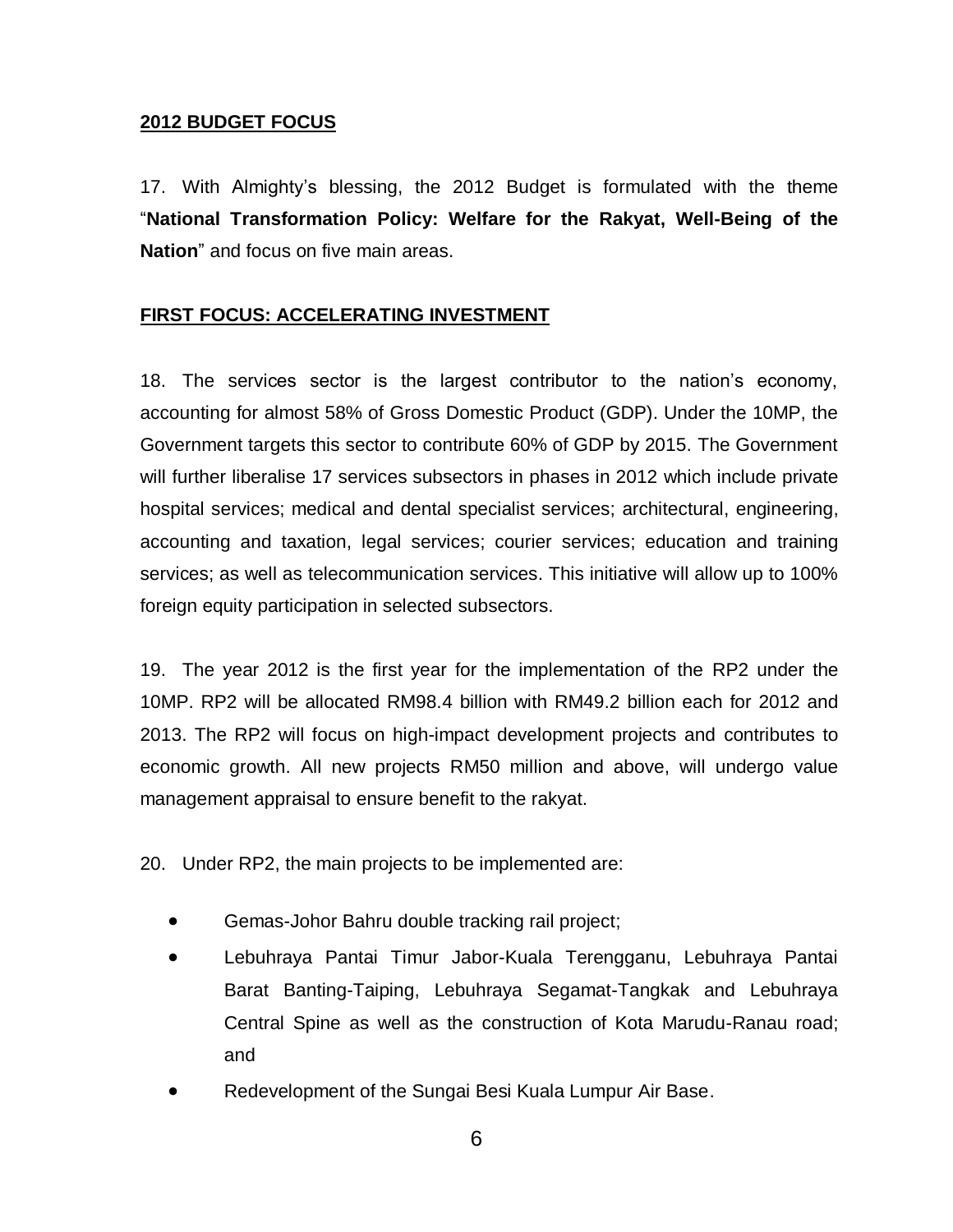21. In the 10MP, the Government allocated RM20 billion under the public-private partnerships (PPP) Facilitation Fund provides a tipping point to assist the private sector develop projects with strategic value. Of this total, RM18 billion is for highimpact projects while the remaining RM2 billion is for projects involving Bumiputera entrepreneurs. In 2012, the Government will allocate RM2.5 billion under this Fund and an estimated RM300 million is for Bumiputera entrepreneurs.

22. In 2012, the Government will allocate RM978 million to accelerate the development in five regional corridors. Among the projects to be implemented are the construction of Johor Bahru-Nusa Jaya coastal highway in Iskandar, Johor; heritage tourism development in Taiping in the Northern Corridor; agropolitan scheme in Besut in the East Coast Economic Region; palm oil industrial cluster project in Lahad Datu in Sabah Development Corridor; and Samalaju water supply in the Sarawak Corridor of Renewable Energy.

23. To accelerate the banking, finance and capital market, continuous effort is required to promote the development of a more integrated and comprehensive financial services. This can be achieved with the establishment of the Treasury Management Centre which will contribute to the development of Malaysia as a competitive financial centre in the region. To attract multinational corporations (MNCs) to establish their Treasury Management Services in Malaysia, the Government proposes the following incentive:

First: Income tax exemption of 70% for 5 years;

Second: Withholding tax exemption on interest payments on borrowings; and

Third: Stamp duty exemption on loan and service agreements.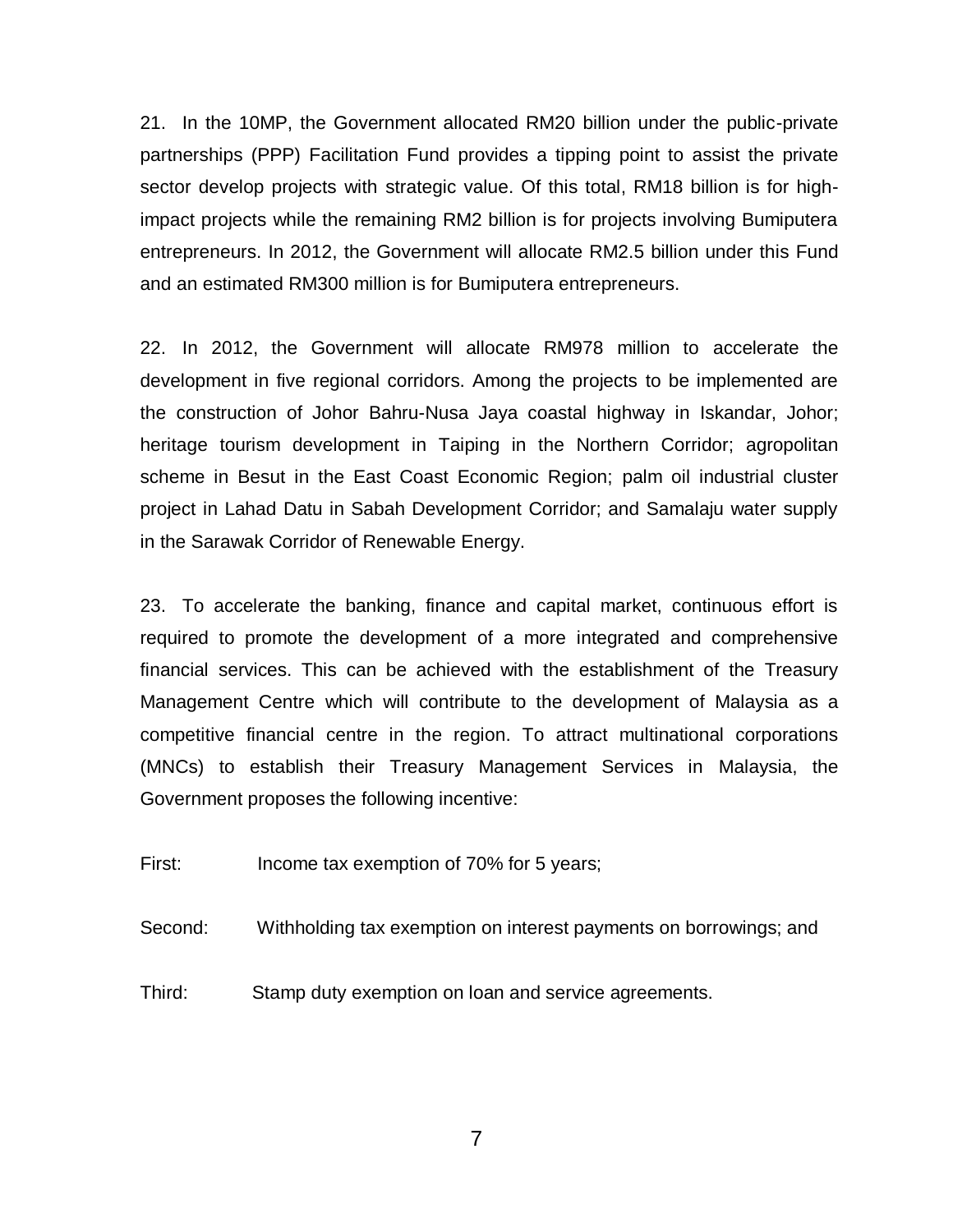24. To accelerate the development of Kuala Lumpur International Financial District (KLIFD), the Government proposes the following incentive package:

- First: Income tax exemption of 100% for a period of 10 years and stamp duty exemption on loan and service agreements for KLIFD status companies;
- Second: Industrial Building Allowance and Accelerated Capital Allowance for KLIFD Marquee Status Companies; and
- Third: Income tax exemption of 70% for a period of 5 years for property developers in KLIFD.

25. The Islamic financial industry has grown rapidly in the last decade, contributing 22% to the total financial assets compared with 6.9% in 2000. It contributes 11% to the total employment in the financial sector. The Islamic banking and takaful sector continued to record double digit growth during the last five years.

26. Malaysia's sukuk market continues to be the world's largest Islamic bond market, accounting for two-third of the global sukuk outstanding. We are also pioneers in creating innovative Islamic finance products. This year, Malaysia issued the world's first Wakala Global Sukuk amounting to USD2 billion which was 4.5 times oversubscribed, confirming the world's acceptance of Malaysia's Islamic financial products as well as the increase in investors' confidence in the Malaysian economy. To further encourage sukuk issuance, tax deduction on expenses incurred for sukuk wakala will be given for a 3-year period commencing from the year of assessment 2012. Meanwhile, income tax exemption given for non-ringgit sukuk issuance and transactions is extended for another 3 years until the year of assessment 2014.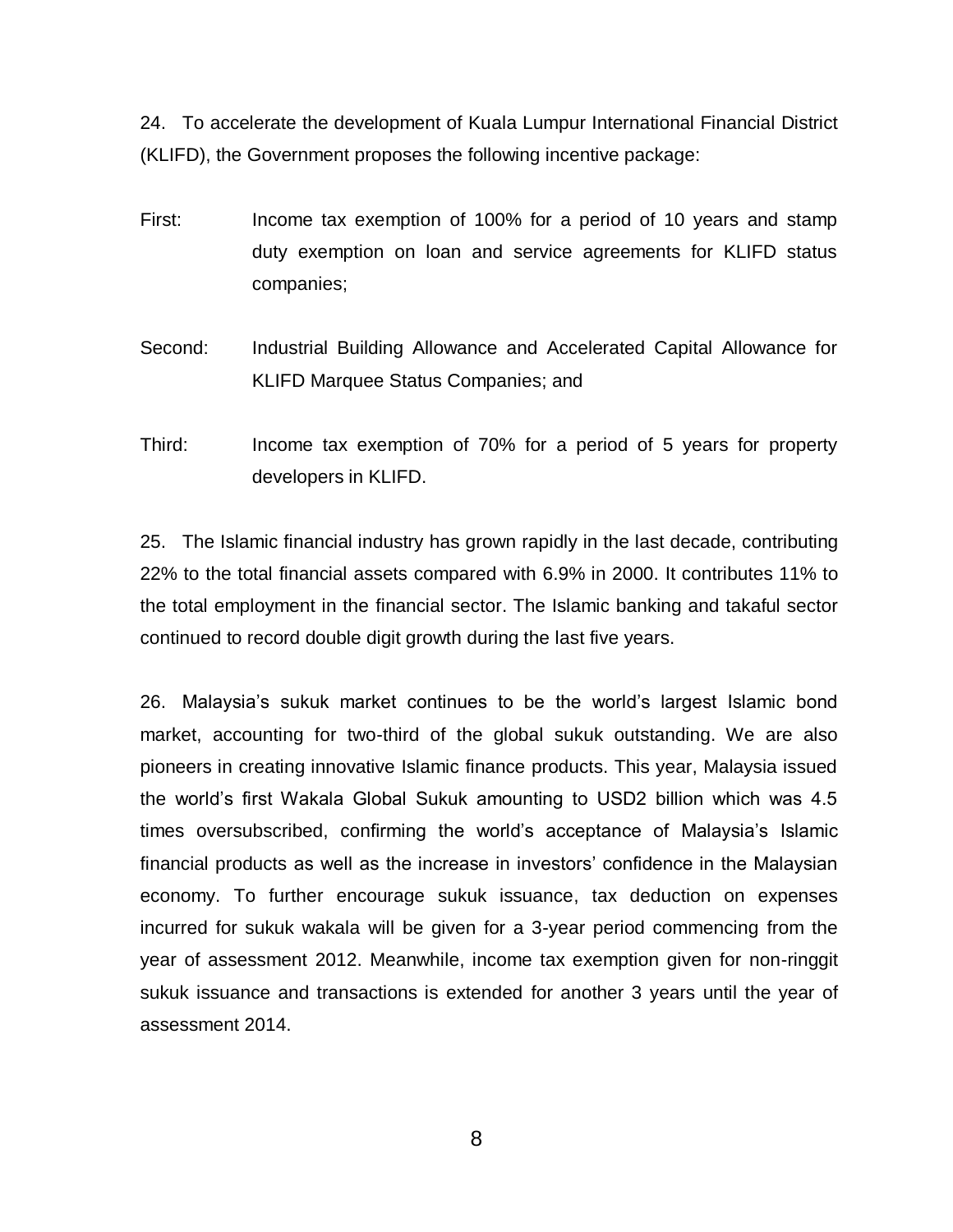27. Currently, Exchange Traded Funds (ETFs) are one of the innovative financial products. The challenging conditions during the 2008 financial crisis led investors to re-evaluate their investment risks' appetite, leading to a shift towards ETFs. With the availability of this diversified portfolio across the full spectrum of equities, bonds and commodities, investors can venture into new investments opportunities through the ETF market. To further promote the development of ETF products, I-VCAP, a subsidiary of Valuecap Sdn. Bhd., will provide RM200 million as seed monies for shariah-compliant ETFs. This fund will provide a matching loan subject to a maximum of RM20 million.

28. FELDA Global Ventures Holding (FGVH) will be listed on Bursa Malaysia by mid-2012 to raise funds for the company to be a global conglomerate. The listing will create another blue chip plantation company besides attracting international investors to Bursa Malaysia. The rights and interests of FELDA settlers will continue to be protected by Koperasi Permodalan FELDA as the majority shareholder. FELDA settlers are expected to receive a windfall, with the amount to be announced before listing.

29. Realising the need for product diversification in the capital market to attract foreign and domestic investments, the Government provided a concessionary tax rate of 10% on dividends of non-corporate institutional and individual investors in Real Estate Investment Trusts (REITs) up to 31 December 2011. To further promote the development of this industry, the Government proposes that the incentive be extended for a period of 5 years commencing 1 January 2012 until 31 December 2016.

30. Small and medium enterprises (SMEs) contribute about 31% to GDP, 56% to the workforce and account for 19% of total export. To further strengthen SMEs' contribution to economic growth, a shariah-compliant SME Financing Fund totalling RM2 billion to be managed by selected Islamic banks will be established in 2012. The Government will finance 2% of the profit rate.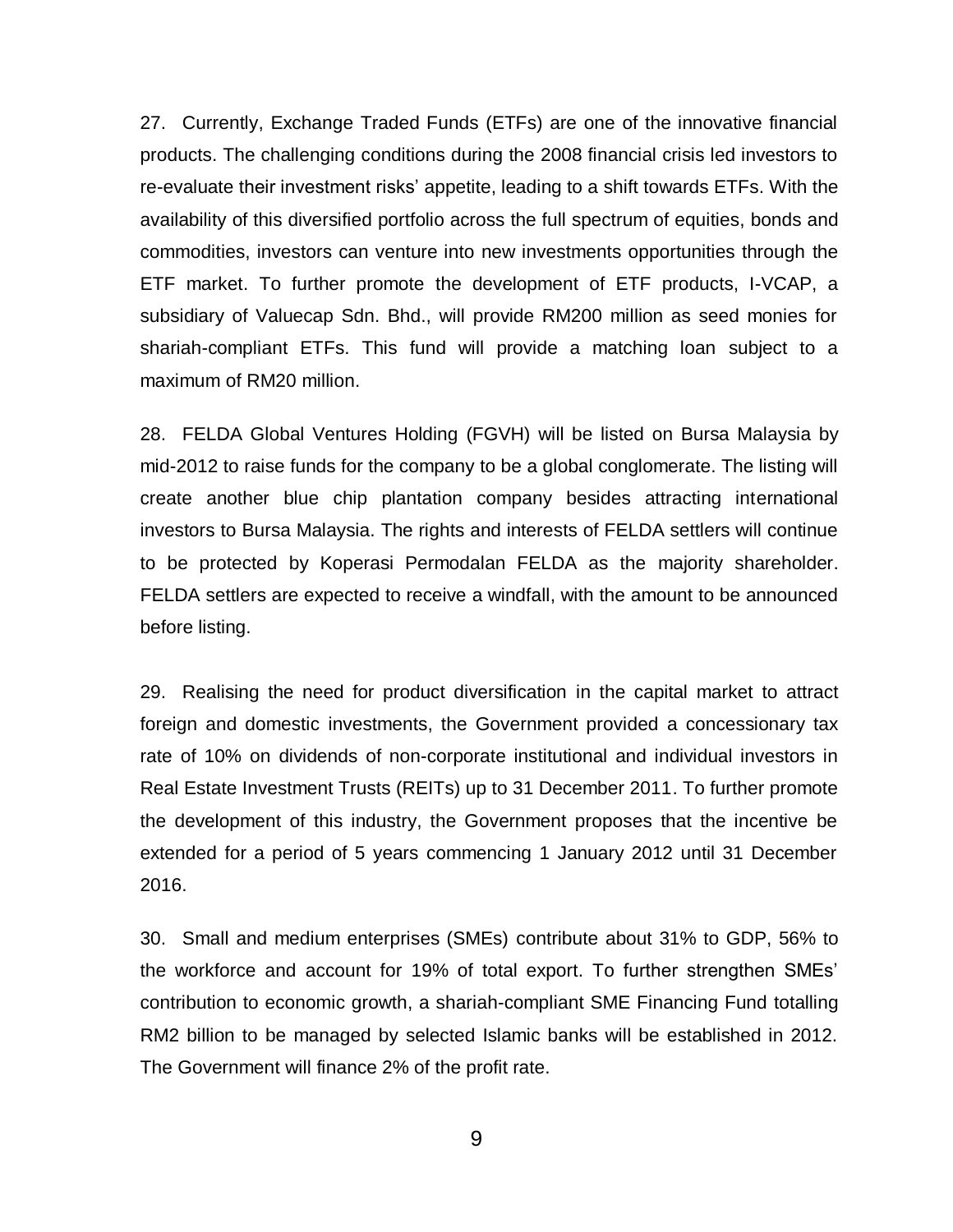31. The failure of entrepreneurs is not totally due to their lack of business acumen but due to factors beyond their control such as economic recession and higher costs. Genuine entrepreneurs must be given a second chance to succeed. For this, the Government will provide RM100 million for the SME Revitalisation Fund. This scheme offers soft loans up to a maximum of RM1 million for entrepreneurs to revive their businesses. This fund will be managed by SME Bank and will be available from January 2012.

32. The Government will establish an SME Emergency Fund amounting to RM10 million to assist SMEs affected by natural disasters. This is a proactive measure to help SMEs to recover and restart their businesses quickly. This Fund will be channelled to SMEs in the form of grants and soft loans through SME Corporation and MIDF. The scope of financing will include procurement of equipment and machines to replace machines destroyed in the disaster, purchase of raw materials as well as repair and restore their premises.

33. Franchising local businesses will strengthen the Malaysian brands. To further support the development of the local franchise industry, the Government proposes that franchise fees borne by local franchisees be allowed tax deduction. The Government encourages local franchise companies to take this opportunity to strengthen and expand their businesses abroad.

34. To promote green technology and ensure sustainable development of the nation, full exemption of import duty and excise duty on hybrid cars and electric cars will continue to be given to franchise holders. This tax exemption will be extended until 31 December 2013.

35. In 2010, the tourism sector attracted 25 million foreign tourists with a revenue of RM56 billion. To further promote tourist arrivals as well as domestic tourism, tourist destinations, in particular Pulau Langkawi, will be re-developed. The Langkawi Five Year Tourism Development Master Plan will be launched with an allocation of RM420 million. Among the initiatives to be undertaken are the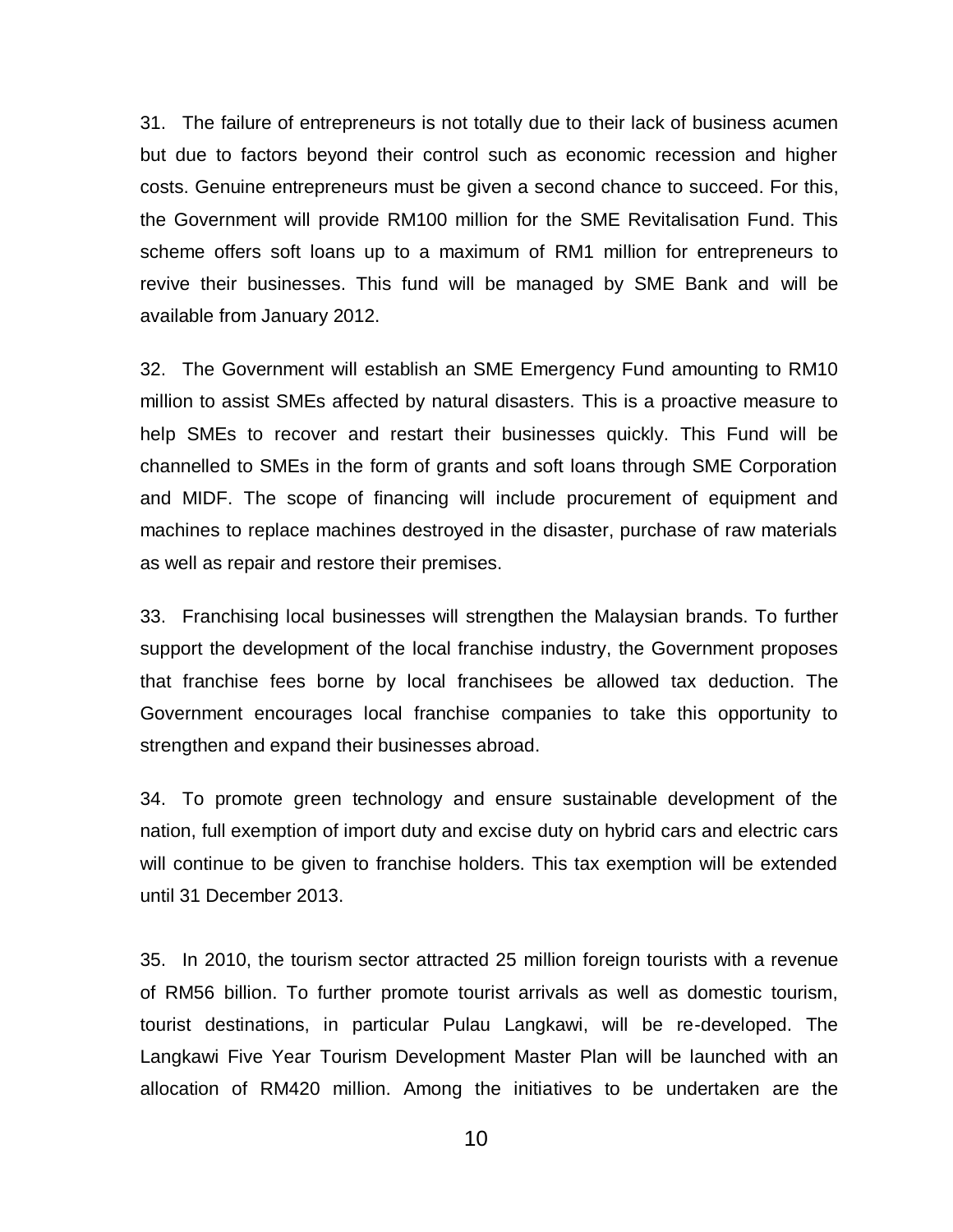restructuring of the Langkawi Development Authority, setting up a park rangers unit, upgrading museums, beaches and small businesses as well as providing a more efficient transportation system.

36. The Government will continue to assist the private sector in providing more accommodation to attract high spending tourists. To further encourage investment in hotels to be at par with world's renowned hotels, the Government proposes that hotel operators in Peninsular Malaysia, investing in new 4 and 5 star hotels, be given Pioneer Status with income tax exemption of 70% or Investment Tax Allowance of 60% for 5 years. For hotel operators in Sabah and Sarawak, tax incentives had been given. In addition, the Government will corporatise the Malaysia Healthcare Travel Council to promote and develop Malaysia as a main destination for healthcare services in this region.

37. The current rate of 5% on real property gains tax (RPGT) is not effective in curbing real estate speculative activities. If not controlled, it will put pressure on the price of real estate. In the long run, it will jeopardise the ability of the low- and middle-income groups to buy houses. To overcome this concern, the Government proposes the RPGT rate be reviewed. For properties held and disposed within 2 years, the RPGT rate is 10%. For properties held and disposed within a period exceeding 2 years and up to 5 years, the rate is 5%. Properties held and disposed after 5 years are not subject to RPGT. I am confident the revised RPGT rates are low and will not affect genuine property owners and will curb speculative activities.

### **SECOND FOCUS: GENERATING HUMAN CAPITAL EXCELLENCE, CREATIVITY AND INNOVATION**

38. Innovation enables the economic value chain to be shifted to a higher level. Innovation will trigger new ideas to be translated into viable commercial products and services. Hence, research institutions should re-strategise and commercialise their research and development (R&D) findings. In addition, innovation has to be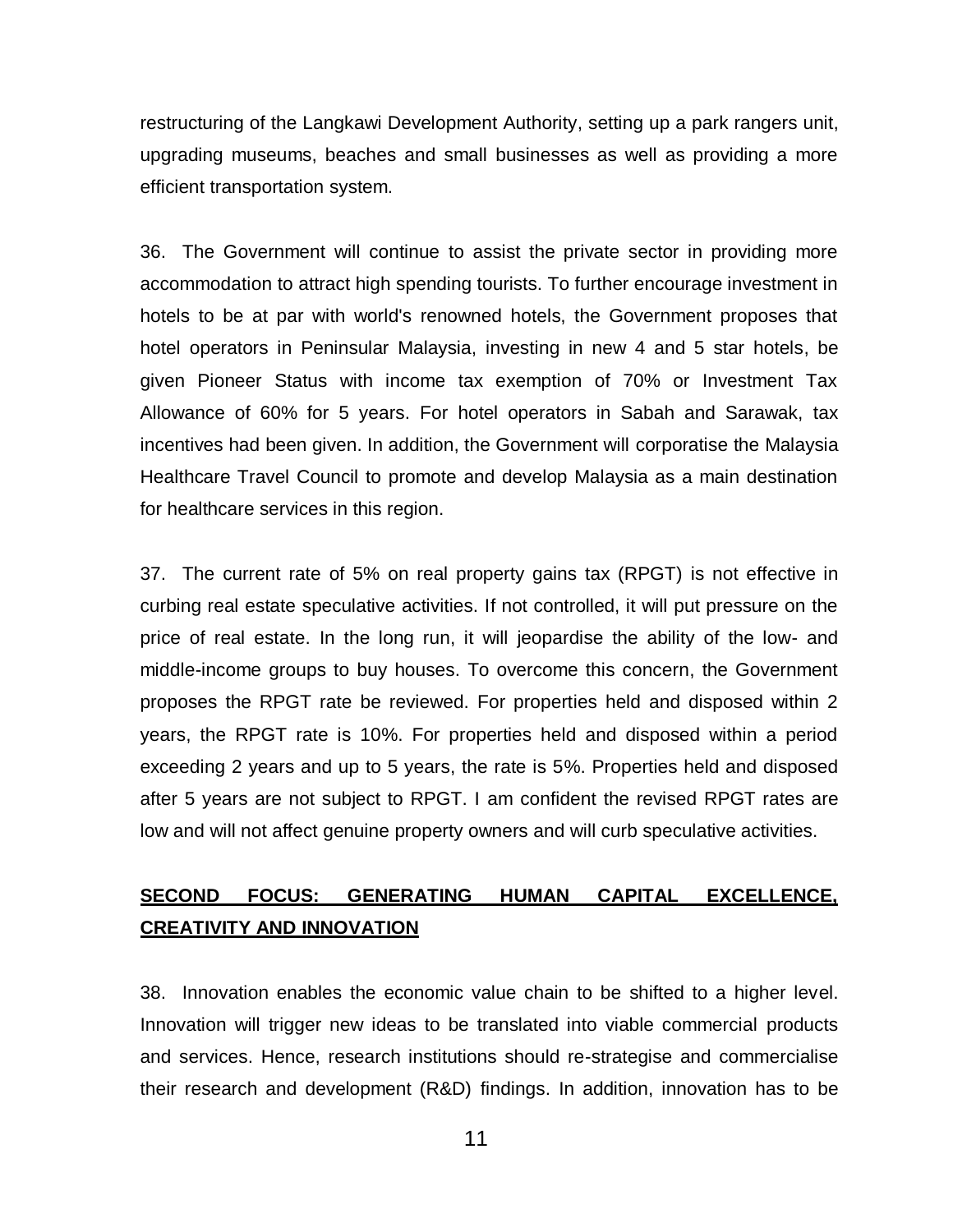internalised as a way of life and to be practised by all, even pre-school children. With this, I am pleased to announce 2012 as the year of National Innovation Movement. To realise this aspiration, the Government has planned several strategic initiatives with an allocation of RM100 million as follows:

- First: Conduct programmes to instil and develop innovation in schools and public institutions of higher learning as well as in rural areas. This programme will be carried out by Government agencies in collaboration with NGOs;
- Second: Continue to implement the Jejak Inovasi programme by the Malaysian Foundation for Innovation (YIM) to encourage development of new ideas and commercialisation of innovative products, particularly from the rural areas;
- Third: Introduce Cipta 1Malaysia Award (C1PTA) to recognise the most innovative inventions of students and youth at the national level. This programme will be carried out by NGO with the cooperation of the Ministry of Science, Technology and Innovation;
- Fourth: Inculcate a culture of innovation through reality programmes, documentaries on innovation and publication of articles with the cooperation of the media and YIM;
- Fifth: Ensure commercial viability of products through market validation. For this, the Market Validation Fund with an initial allocation of RM30 million will be established and managed by Malaysian Technology Development Corporation together with Malaysia Innovation Agency;
- Sixth: More than 300 intellectual properties in the form of new products and technologies from universities will be offered to the private sector for commercialisation. A Gross National Income (GNI) of more than RM30 billion is expected to be generated by 2020; and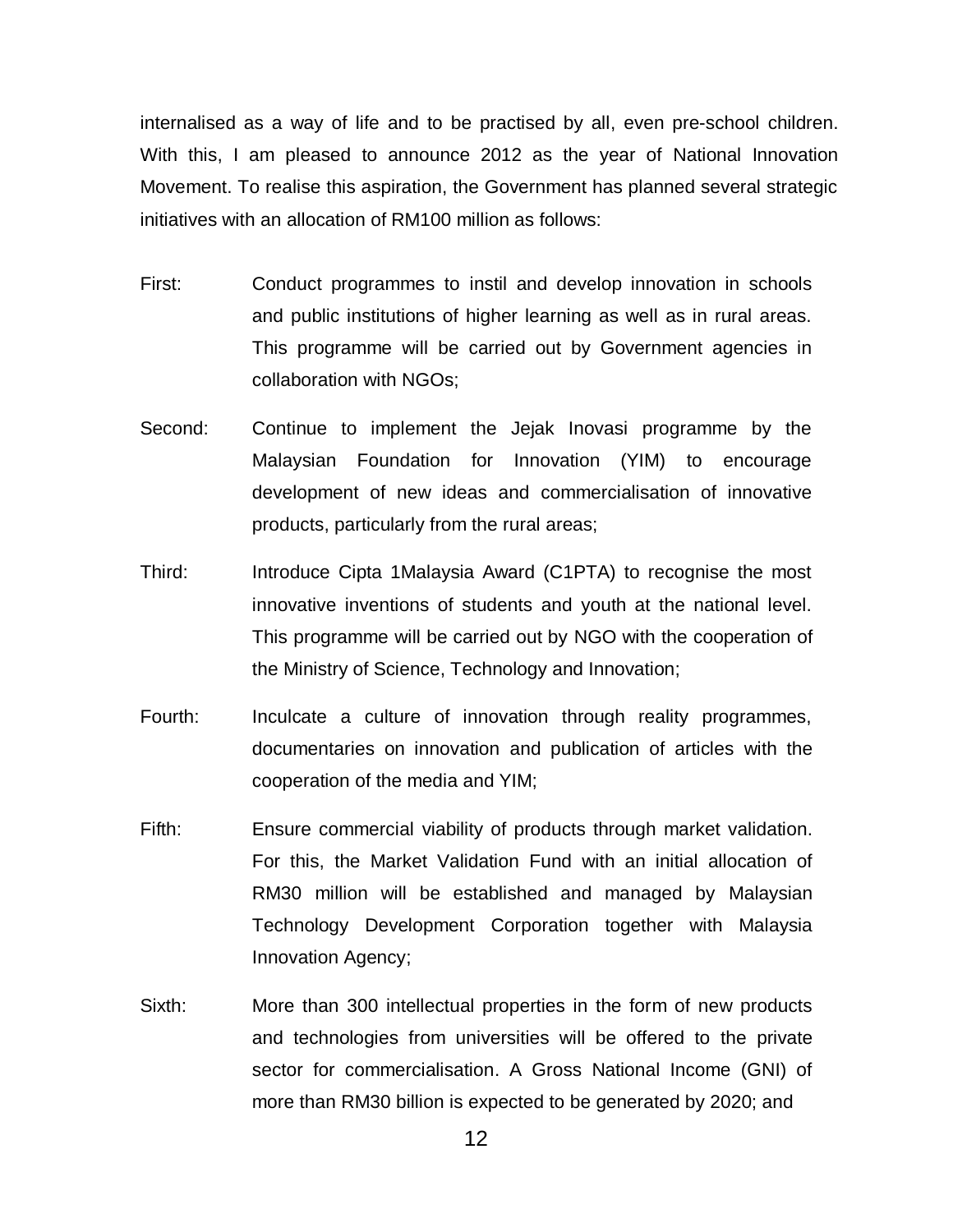Seventh: Organise the World Innovation Forum 2012 by YIM and Asia Business Angel Forum by Cradle Sdn. Bhd. This initiative provides a platform for networking between investors and financiers as well as the entrepreneur community.

39. To enable SMEs to commercialise research products, the Government will establish a shariah-compliant Commercialisation Innovation Fund totalling RM500 million with an attractive profit margin. This fund will finance SMEs whose products have undergone market commercialisation verification process. Effective 2012, this fund will be available at selected Islamic banks with the Government financing 2% of the profit rate.

40. Design services industry which requires creativity and innovation, can contribute towards enhancing product function and safety, reducing cost as well as fulfilling consumer's preference. In addition, this industry also plays an important role to continuously improve productivity, quality and competitiveness of products. To promote creativity, innovation and modern technology involving local designers, the Government proposes the industrial design services be given Pioneer Status with income tax exemption of 70% for 5 years.

41. Knowledge is the pillar of civilisation and the foundation for excellence. Therefore, to achieve the aspiration of becoming a developed and high-income country, the Government continues to give priority to the development of the education system to produce talented, highly-skilled, creative and innovative workforce. The education sector will be allocated RM50.2 billion in 2012. For the Ministry of Education, development allocation amounting RM1.9 billion will be spend on all types of school consisting of national schools, national-type Chinese and Tamil schools, mission schools and Government-assisted religious schools.

42. In addition, RM1 billion will be provided through a special fund for the construction, improvement and maintenance of schools, particularly to cater for the immediate needs of schools. Of this, RM100 million each will be for the national-type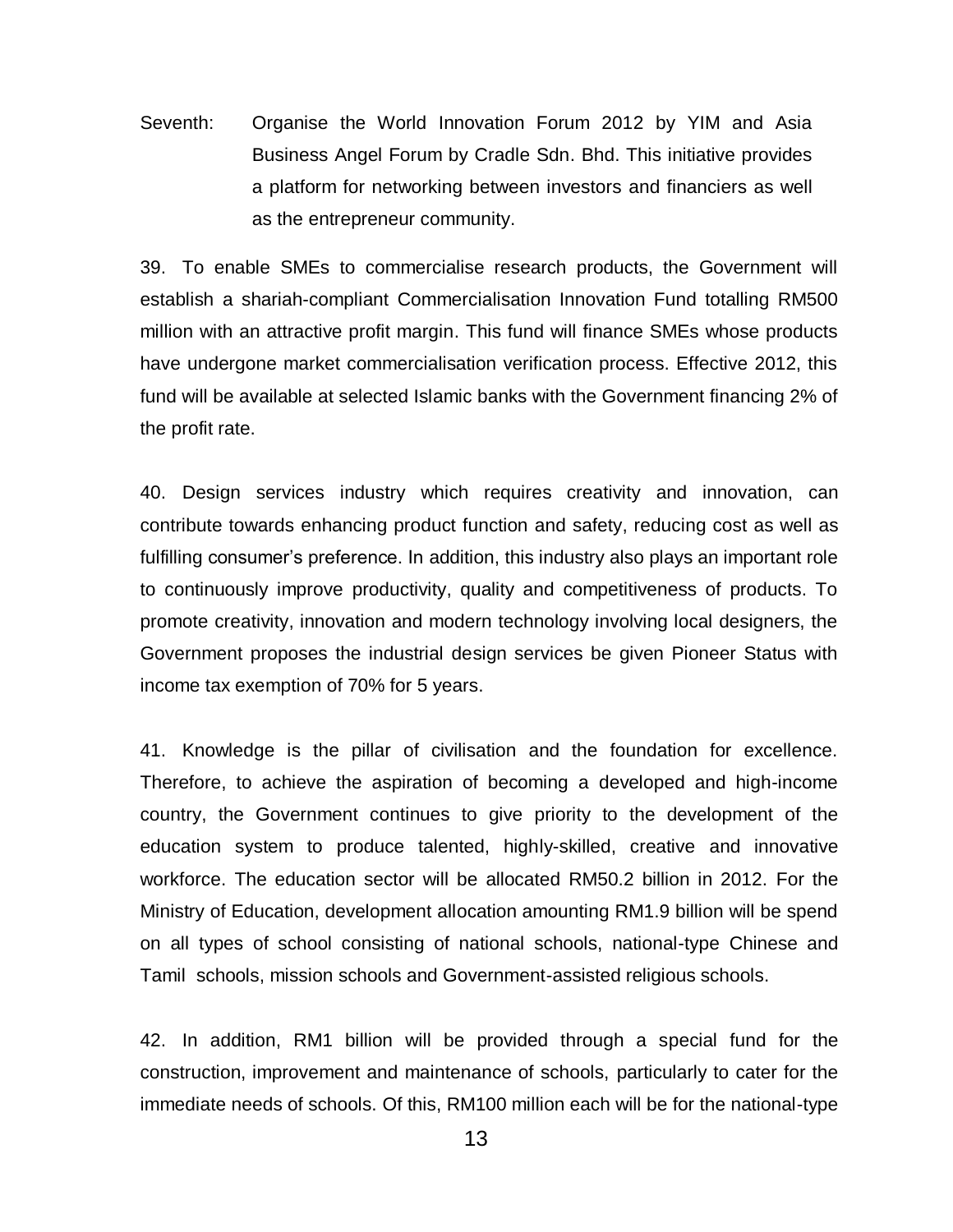Chinese schools, national-type Tamil schools, mission schools, Governmentassisted religious schools, Maktab Rendah Sains MARA while the remaining RM500 million for national schools.

43. To provide a brighter future for all Malaysian children irrespective of their socioeconomic background, the Government will ensure quality and affordable access to education. Currently, students in primary and secondary schools are still required to pay RM24.50 and RM33.50, respectively, for co-curriculum, internal test papers, Malaysian Schools Sports Council fees and insurance premium. To ease the burden on parents, it is proposed that these payments be abolished commencing the 2012 school year. With this announcement, for the first time in history, primary and secondary education is provided free. The abolition of these payments would involve an allocation of RM150 million.

44. The private sector also plays an important role in providing quality education towards creating an excellent future generation. In line with this, the Government proposes private schools registered with the Ministry of Education and complies with stipulated regulations be given the following incentives:

- First: Income tax exemption of 70% or Investment Tax Allowance of 100% on qualifying capital expenditure for a period of 5 years;
- Second: Double deduction for overseas promotional expenses to attract more foreign students; and

Third: Import duty and sales tax exemptions on all educational equipment.

The Government hopes that the savings accrued to the private school operators will subsequently result in the reduction of school fees to ease the burden of parents.

45. Registered primary and secondary schools, including national schools, national-type schools, mission schools and Government-assisted religious schools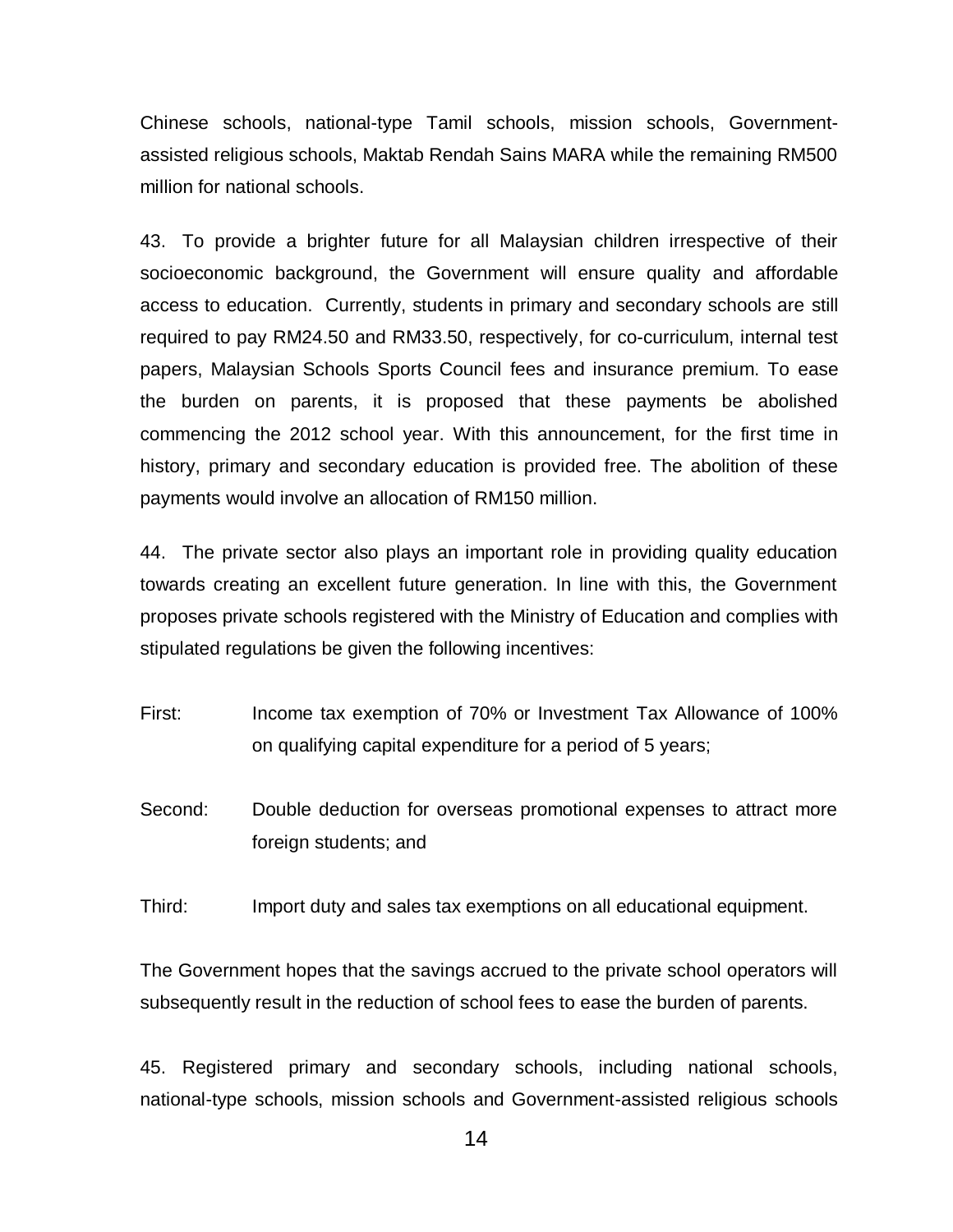often receive financial contribution from companies and individuals to upgrade school facilities. To encourage more charitable activities, contributions are eligible for tax deductions. This facility will be extended to all registered places of worship. The Government will expedite tax exemption approvals for education institution and all places of worship.

46. In addition, the private sector is encouraged to work together in strengthening the development of high-skilled human capital. To achieve this, the Government proposes tax incentives as follows:

- First: Double deduction on allowances paid by companies to the participants of internship program;
- Second: Double deduction on scholarship awards; and
- Third: Double deduction on expenses incurred to participate in career fairs abroad.

#### **THIRD FOCUS: RURAL TRANSFORMATION PROGRAMME**

47. The Rural Transformation Programme (RTP) complements the national transformation initiatives. RTP will transform the rural areas to attract private investments, create employment and economic activities as well as provide opportunities for the younger generation to return and work in rural areas. Accordingly, the Government will implement several measures as follows:

First: Establish Rural Transformation Centres (RTCs) to integrate services including collecting, processing and distributing agricultural products; banking and insurance, business advisory services; training and skills; as well as providing clinics and retail space. For a start, the existing National Agrobusiness Terminal (TEMAN) in Wakaf Che Yeh,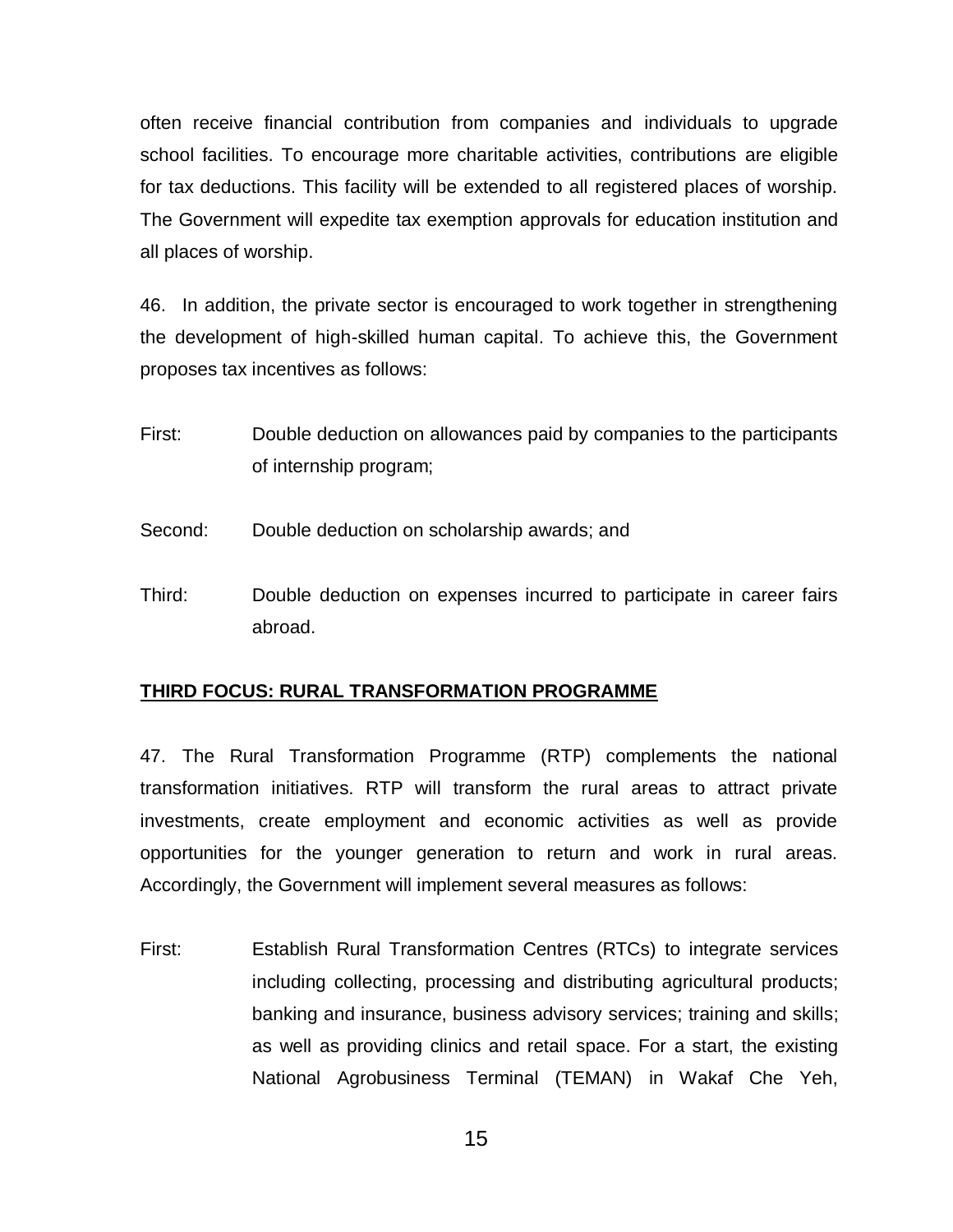Kelantan and Gopeng, Perak will be developed as RTC pilot projects. In addition, four more RTCs will be developed in Kedah, Johor, Sabah and Sarawak;

Second: Establish the Professional Services Fund to encourage professionals such as lawyers, doctors and accountants to set up firms in small towns. For this purpose, BSN will provide RM100 million for soft loans with an interest of 4%. Loan instruments for such financing scheme will be given stamp duty exemption; and

Third: Implement the Rural Mega Leap Programme covering 6,500 hectares in 11 Agropolitan Projects nationwide for the cultivation of commodity and cash crops as well as fish caged culture with an allocation of RM110 million. In addition, Rubber Industry Smallholders Development Authority (RISDA) will implement new planting and rubber re-planting programmes with an allocation of RM140 million benefiting 20,000 smallholders.

48. To strengthen the development of rural basic infrastructure in a more comprehensive manner, an allocation of RM5 billion will be provided in 2012. Of this, RM1.8 billion will be allocated for the Rural Road Programme and Village-Link Road Project to build a road network of 2,749 kilometres which will benefit 1.76 million rural populations. In addition, RM2.1 billion will be allocated to expand clean water supply to 200,000 houses as well as RM1.1 billion for the provision of electricity supply to 39,000 houses in the rural areas, particularly in Sabah and Sarawak.

49. The implementation of Projek Penyelenggaraan Infrastruktur Awam (PIA) and Projek Infrastruktur Asas (PIAS), in upgrading basic infrastructure, particularly in the rural areas has been a success. Hence, the Government will continue to implement these projects with an allocation of RM500 million. These projects will provide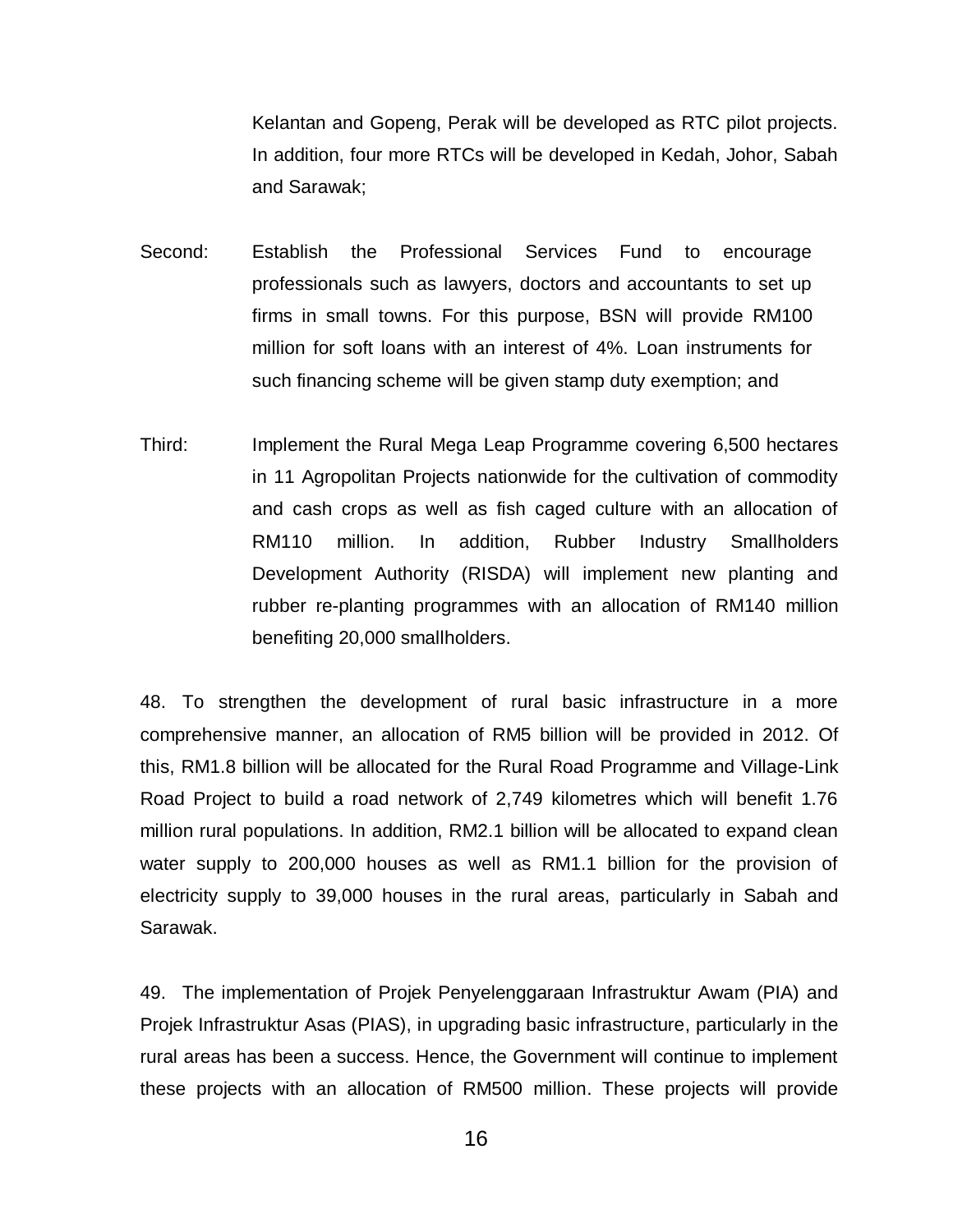opportunities for 29,000 Class F contractors, registered with the Contractor Service Centre.

50. The Government is committed to ensure the supply of clean water to the rural community, particularly in the interiors of Sabah and Sarawak. However, the implementation of water supply reticulation projects in the interiors of Sabah and Sarawak takes time. As an immediate measure, the Government has provided an additional 20,000 water tanks costing RM52 million for rainwater harvesting, benefitting 100,000 people living in the interiors of Sarawak. For 2012, the Government will expand this programme to Sabah with an allocation of RM50 million.

51. The water supply infrastructure in Federal Land Development Authority (FELDA) areas is more than 50 years and is not operating efficiently to meet current needs. This resulted in a critical shortage and disruption of water supply in certain FELDA areas, particularly in Pahang, Kedah, Kelantan and Terengganu. Hence, the Government will provide RM400 million to upgrade the water supply infrastructure in selected FELDA areas.

52. There are still estates without clean water. To overcome this, the Government will allocate RM50 million to connect the reticulation system in the estates to the main pipes. The Government also agrees that Water Supply Authorities apply the domestic tariffs for estate workers' quarters instead of the industrial tariffs charged currently. The Ministry of Human Resources will coordinate and monitor the implementation of these programmes.

53. To provide greater access to banking services for the rural population, Bank Simpanan Nasional (BSN) will appoint agents in the rural areas nationwide. In the next three years, BSN will appoint 5,000 agents. Services to be provided include saving and withdrawal transactions, payment of bills as well as purchase of Premium Savings Certificate. BSN will provide RM50 million for systems development, training of agents and operational costs.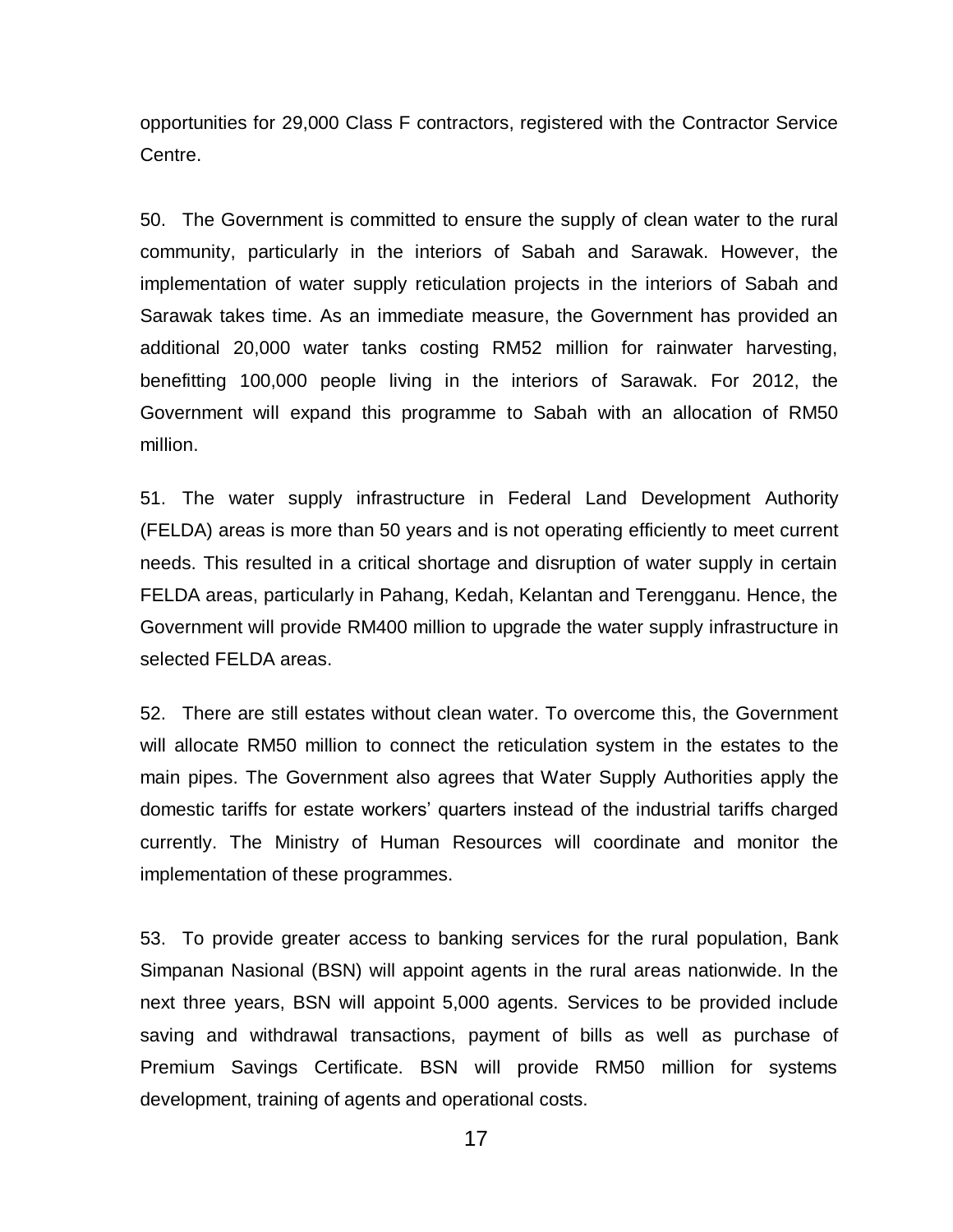54. The rural community frequently encounter difficulties arising from unreliable bus services. To provide a more comfortable, reliable and quality service, an additional RM150 million will be provided to the Public Transport Development Fund in the SME Bank. Stage, mini and school bus operators can apply for soft loans with an interest rate of 4%, to purchase or refurbish busses. This financing facility will be available from 1 January 2012.

55. The development and welfare of Orang Asli continue to be an important Government agenda. Currently, there are 190,000 Orang Asli nationwide with the majority residing in Pahang and Perak. For 2012, the Government will allocate RM90 million for the provision of basic necessities which include expanding the clean water supply project as well as income generating programmes. The Government empathises with the Orang Asli affected by the landslides at Sungai Ruil, Cameron Highlands. To ensure the safety of those affected, the Government allocates RM20 million for relocation to new housing areas.

#### **FOURTH FOCUS: STRENGTHENING THE CIVIL SERVICE**

56. The 2012 Budget will transform the civil service to be dynamic, responsive and centred on excellence. This includes a radical change in recruitment, placement as well as career development. A flexible remuneration system will be introduced to retain or terminate civil servants based on performance. Civil servants must accept this challenge and be prepared to change. Hence, the Government will introduce the New Civil Service Remuneration Scheme or SBPA as follows:

- First: Introduce an exit policy for underperforming civil servants and for those who opt to leave the service;
- Second: Improve the salary of civil servants through a single tier structure with additional increments to enable civil servants to continue receiving annual increments over a longer period. With this, the maximum salary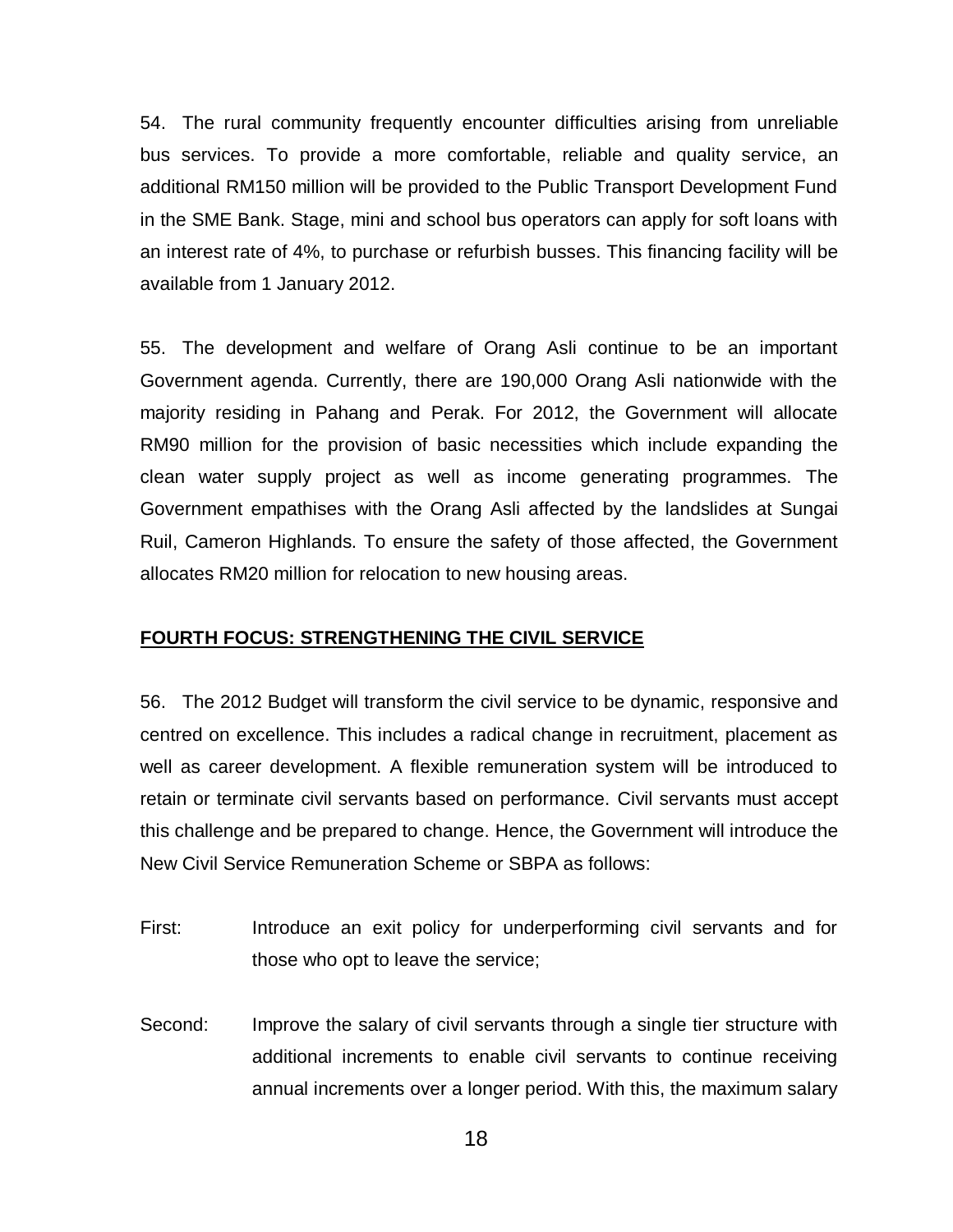for a particular grade will be higher. For example, under SSM, a teacher on grade DG48 receives a maximum salary of RM6,325.39, while under SBPA the maximum salary will increase 37.7% to RM8,710. For non-graduate teachers on grade DG34, the maximum salary under SSM is RM3,860.52 while under SBPA, will increase 39% to RM5,370;

- Third: In my recent Teachers' Day message, I announced a better career path for graduate teachers. A teacher no longer has to wait 20 years to be promoted. In the new scheme with a time-based promotion, a teacher will achieve grade 44 on the eighth year and grade 48 on the 16th year of service. For non-graduate teachers under the current time-based system it will take 10 years to be promoted from grade 29 to 32, while under the SBPA it will only take eight years. Currently, promotions from grade 32 to 34 are based on vacancies. However under SBPA, a time-based eight years promotion will be applied; and
- Fourth: The Annual Increment has not been revised since 1991. Beginning 2012, the annual increment of civil servants will be increased between RM80 and RM320 according to the grade. In addition, civil servants who opt to accept the SBPA will receive an annual increment between 7% and 13%.

57. The Government realises the financial burden faced by pensioners. With the implementation of SBPA, more than 600,000 Government pensioners will benefit from a pension adjustment which involves an allocation of RM600 million. Effective 2013, the Government will implement an annual pension increment of 2% without having to wait for any review of the remuneration system or salary adjustments.

58. Advances in technology and medical science, low birth rates and aging population will have a significant impact on the burden of gratuities and pension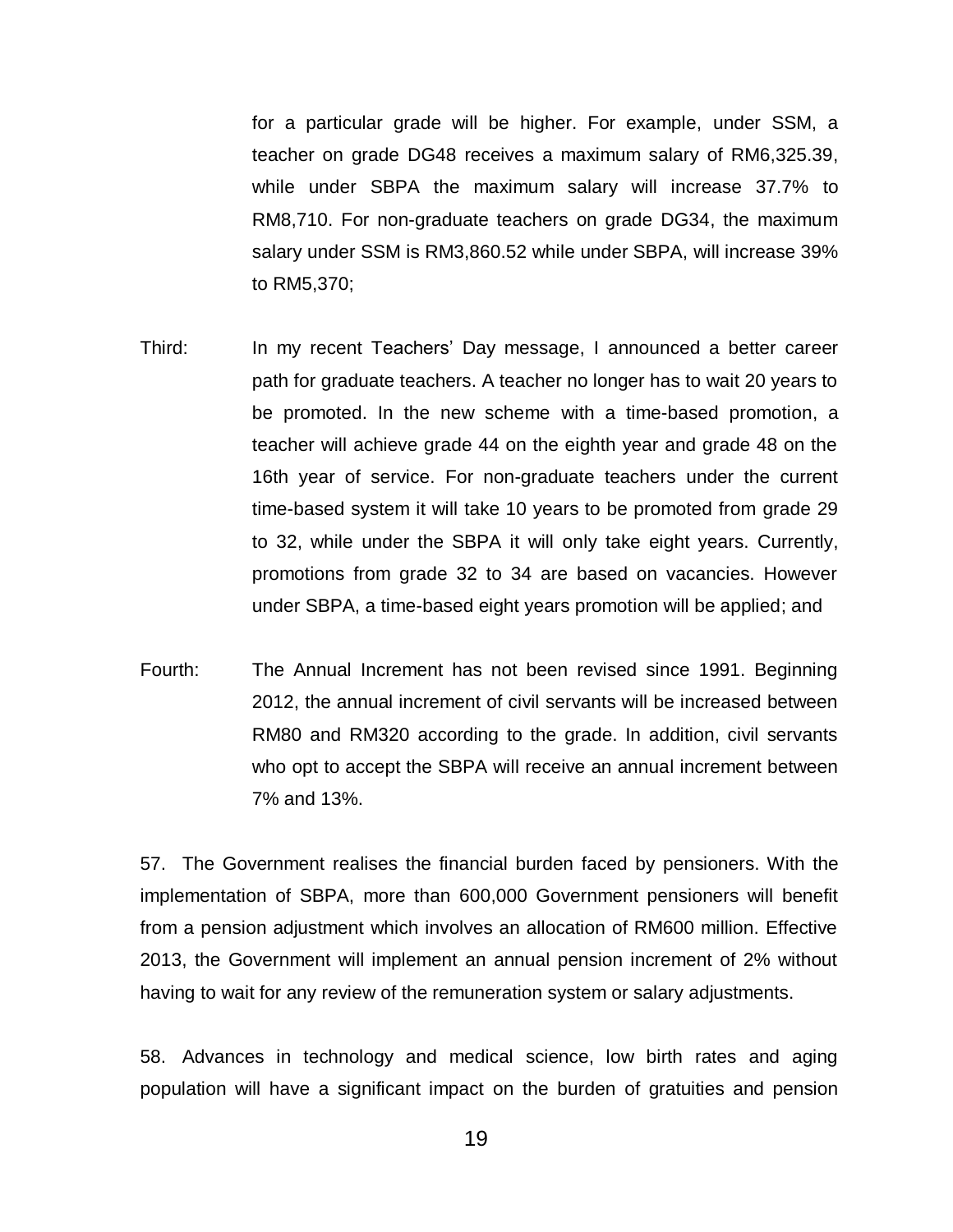payments. This phenomenon is inevitable and is faced by matured economies. Malaysia too will be in similar situation if the present retirement age is not extended.

59. Civil servants between the ages of 55 and 60 are capable of contributing based on their skill and experience. Therefore, the Government will extend the compulsory retirement age from 58 to 60 years old to optimise civil servants' contribution. This extension will not jeopardise employment prospects for the younger generation as the public and private sectors will continue to create new job opportunities.

60. The Government holds to the philosophy and principles of self-improvement as well as life-long learning. For effective policy implementation, civil servants must equip themselves with knowledge and be able to think analytically and dynamically through life-long learning.

61. The Government will offer tuition fee assistance to civil servants to further their studies on part-time basis. In 2012, the Government with the cooperation of public institutions of higher learning will offer 5,000 masters scholarships and 500 doctoral scholarships for eligible civil servants, including teachers with an allocation RM120 million. The Government will also offer 20,000 places for diploma teachers to pursue their undergraduate studies. In this regard, the Government will allocate RM80 million for the first year. I am confident the civil servants and teachers will have a better career path and promotional prospects.

62. One of the eight SRIs identified to transform the country is the Public Finance Reform. This initiative will increase the effectiveness and transparency of public sector financial management. In addition, an effective and efficient tax administrative system is a precondition to widen the tax base and increase compliance by tax payers. Apart from strengthening the ICT systems of revenue collection agencies, enforcement measures will be enhanced through the implementation of integrated operations with other relevant agencies.

63. The Government also appreciates the service and contribution of employees who have completed their contract with Department of Special Affairs (JASA),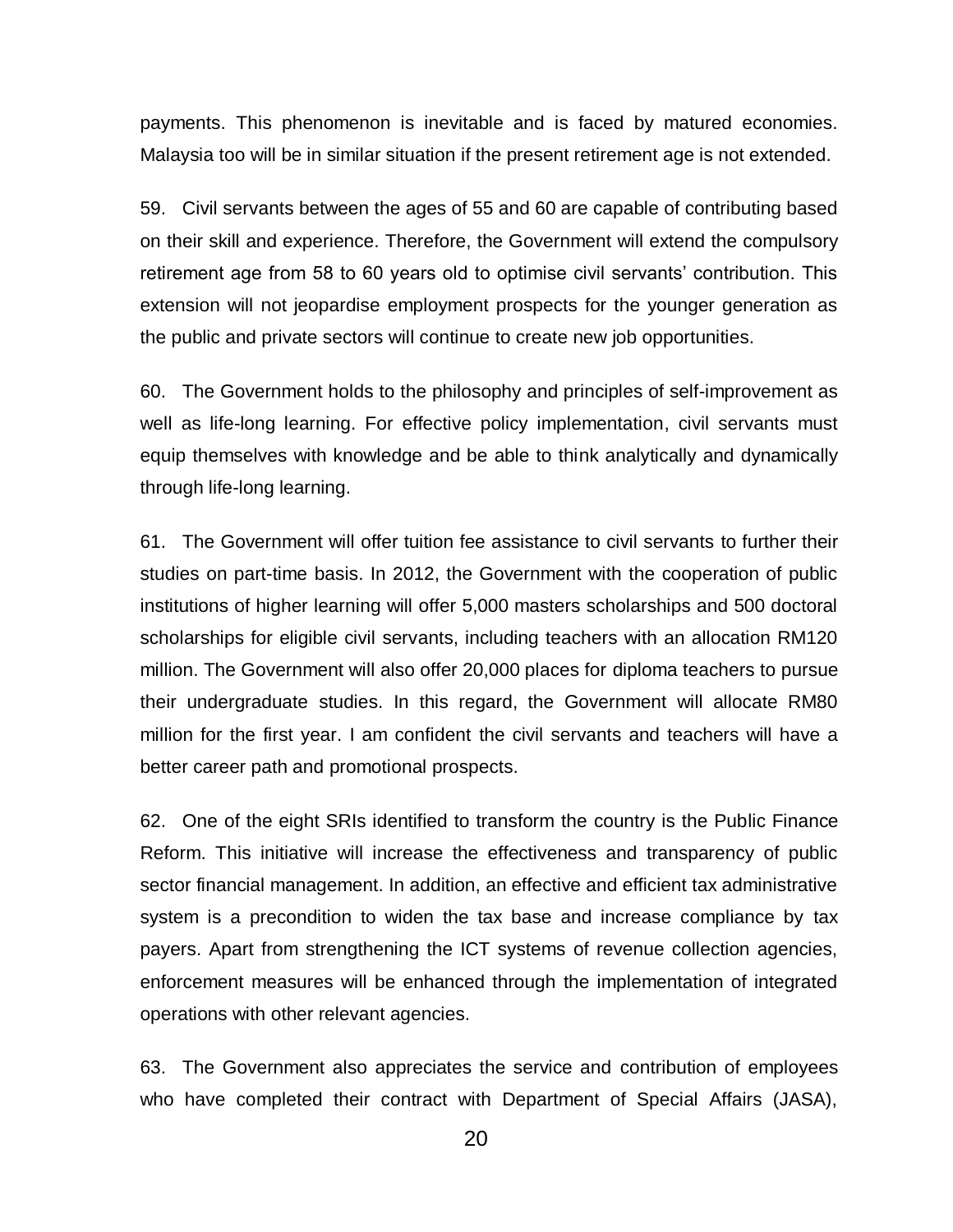Ministry of Information, Communication and Culture and Jabatan Kemajuan Masyarakat (KEMAS), Ministry of Rural and Regional Development. To assist this group in reducing their cost of living, the Government will provide a special one-off payment of RM3,000 to 4,300 individuals.

64. Policing in a modern and open society requires laws to be repealed, amended and a new framework formulated to strike a balance between national security and individuals' rights. Policing philosophy introduced during the insurgency is no more relevant. We want the integrity and credibility of police force to be held in high esteem. We need a well-trained police force with modern technology, state-of-theart equipment as well as sophisticated and scientific investigation and evidence gathering capability. For this, a special allocation of RM200 million will be made available. In addition, RM442 million will be allocated in 2012 for the development expenditure of the Royal Malaysia Police. Among the projects which will be implemented includes police housing quarters, purchase of communication and technical equipment as well as upgrading of headquarters, stations and training centres.

65. Peace and prosperity are not free. We enjoy peace and prosperity because of the sacrifices of the Armed forces, who are the country's first line of defence. The welfare of the Armed forces will continue to receive the Government's attention to ensure they are focused in carrying out their duties. Comfortable living quarters and conducive camp environment motivate positive work performance among members of the Armed forces. For this, the Government will allocate RM500 million under the Army Care programme to upgrade and maintain army camps and quarters nationwide.

66. There are 175,000 army personnel who retired with less than 21 years of service and are not eligible for pension. As a result, they face difficulties in obtaining jobs to earn a living. To reduce the burden of this group, the Government will introduce a special programme to enable them to venture into businesses as well as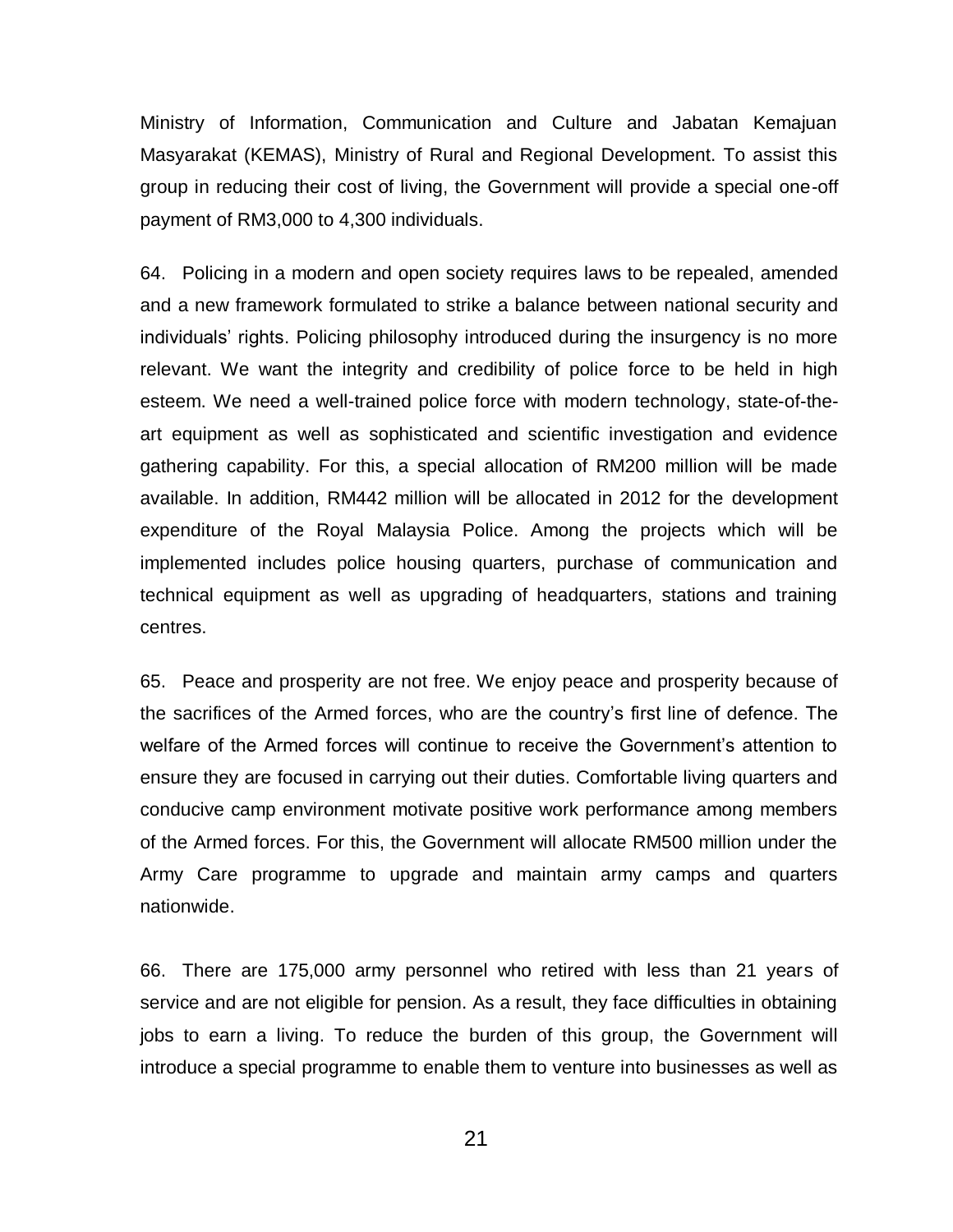assist those who are qualified to obtain jobs in the public and private sectors. A total of RM50 million will be provided for the implementation of this programme.

67. Currently, there are more than 48,000 ex-members of the special constable and auxiliary police who served in protecting the country during the emergency era. They comprise of home guards, special constables, extra police constables, auxiliary police, women auxiliary police, women special constables and jungle scout.

68. In recognition of their contribution, the Government will provide a one-off payment of RM3,000 to each ex-member as well as widows and widowers totalling almost 62,000 people. This payment is expected partly reduce their cost of living expenses.

### **FIFTH FOCUS: EASING INFLATION AND ENHANCING THE WELL-BEING OF THE RAKYAT**

69. The Government is mindful of the plight of the rakyat due to rising food prices. To address this, the Government will undertake both short-term and long-term measures which includes the production of main food commodities such as rice, meat, vegetables and fruits through the following measures:

- First: Launching of the National Agro-Food Policy 2011-2020. This policy outlines four strategies; ensuring sufficient food supply, increasing the value-add of the agro-food sector, complementing and strengthening the supply chain as well as providing knowledgeable and trained labour for the agriculture sector;
- Second: Allocating RM1.1 billion in 2012 for the development of the agriculture sector. Among the main projects are the Northern Terengganu Integrated Agricultural Development Project, Sabah and Sarawak Irrigation Projects, TEKUN and NKEA projects;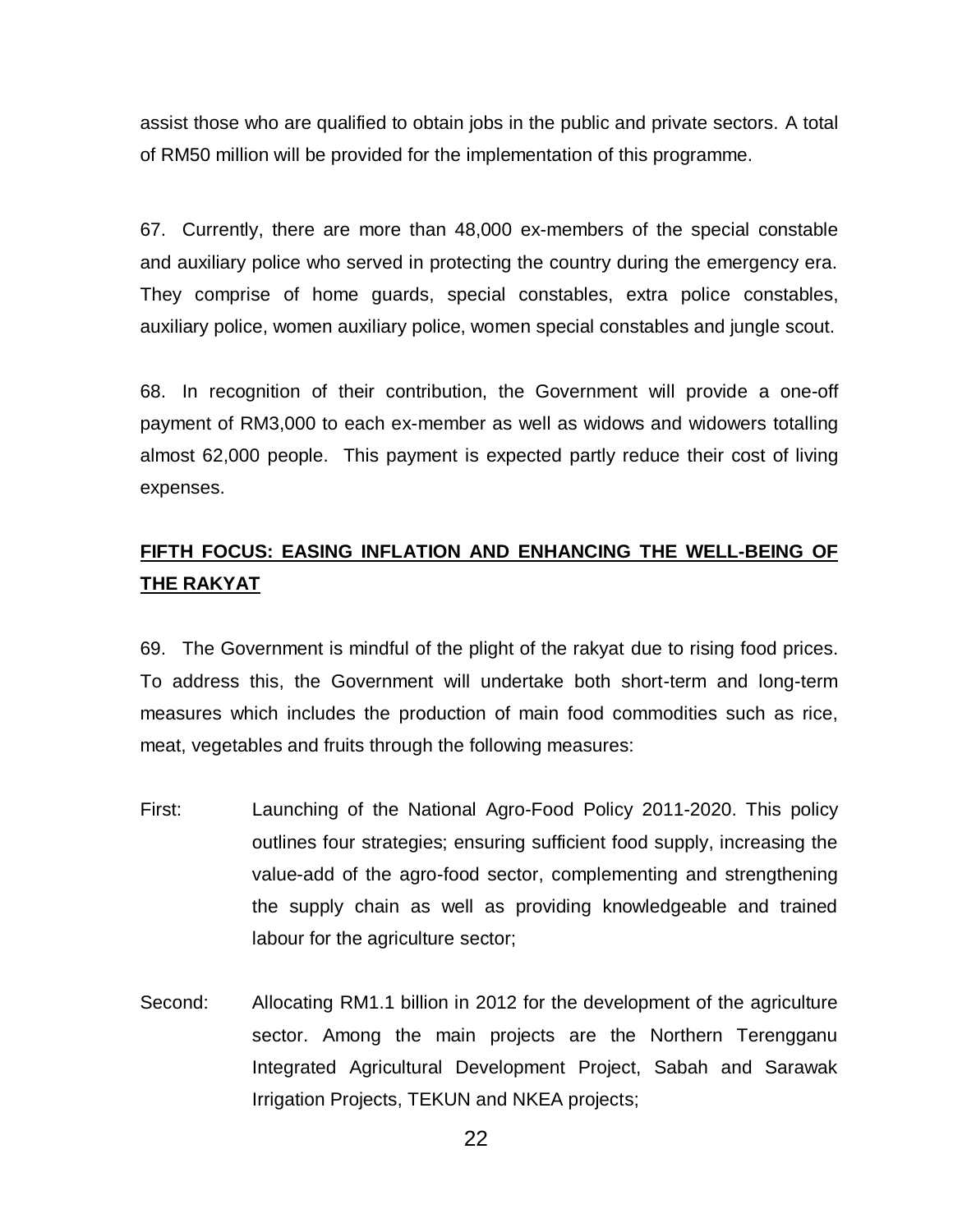- Third: Expanding the scope of the Commercial Agriculture Fund to include innovative agriculture projects. Through this effort, the number and income of agropreneurs can be increased. An allocation of RM300 million will be provided; and
- Fourth: Extending the contract farming programme in ensuring sufficient food supply. This programme will be handled by the Federal Agricultural Marketing Authority (FAMA), where agricultural produce will be marketed directly through FAMA to farmers' markets across the country. A total of 4,500 agropreneurs will be involved, encompassing 7,000 hectares of land. For this, an allocation of RM14 million will be provided.

70. Recently, there are groups trying to promote the concept of a welfare state. We congratulate them, as they only now realise this concept. However, the Government has long implemented various programmes to safeguard the rakyat's welfare, such as:

- First: For every kilogramme of local super rice, the actual price is RM2.40. The rakyat pays RM1.80. The Government subsidises RM0.60 or 25% of actual price;
- Second: For every kilogramme of sugar, the actual price is RM2.50. The rakyat pays RM2.30. The Government subsidises RM0.20 or 8% of actual price;
- Third: For every kilogramme of cooking oil, the actual price is RM4.75. The rakyat pays RM2.50. The Government subsidises RM2.25 or 43% of actual price;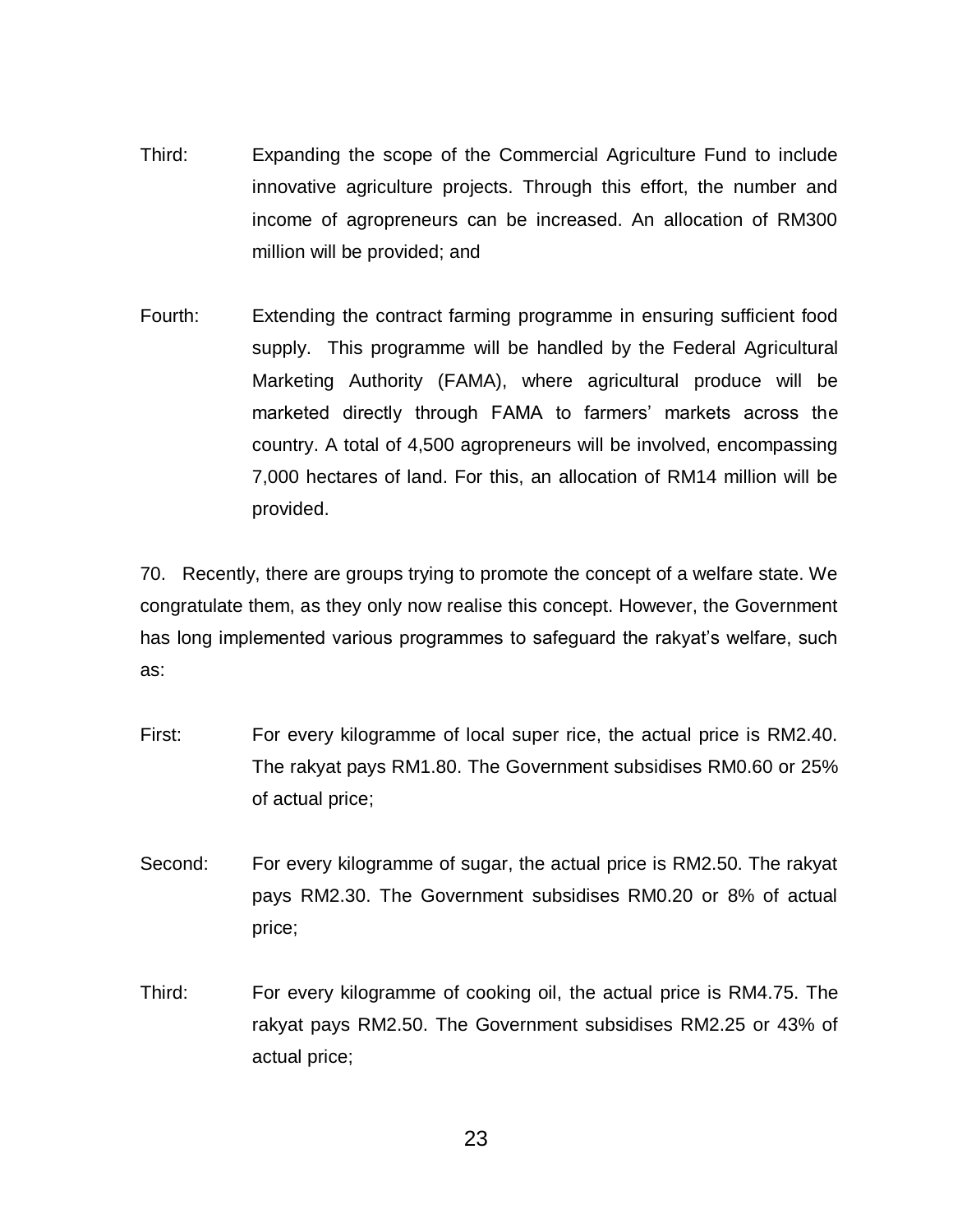Fourth: For every kilogramme of flour, the actual price is RM1.90. The rakyat pays RM1.35. The Government subsidises RM0.55 or 29% of actual price;

These basic food subsidies require an allocation of RM2.3 billion are enjoyed by all Malaysians regardless of their socioeconomic status.

71. Government subsidies are not limited to just food items. It also includes subsidies for petroleum products and cash assistance involving RM17 billion. This includes:

- First: For every litre of RON95, the actual price is RM2.75. The rakyat pays RM1.90. The Government subsidises RM0.85 or 31% of actual price;
- Second: For every litre of diesel, the actual price is RM2.66. The rakyat pays RM1.80. The Government subsidises RM0.86 or 32% of actual price;
- Third: For every 14-kilogramme tank of cooking gas, the actual price is RM48.02. The rakyat pays RM26.60. The Government subsidises RM21.43 or 45% of actual price;

72. In addition, the Government will continue to provide subsidy for households with electricity bill of RM20 per month or less, implemented since 2009. This will involve an allocation of RM150 million and benefits 1 million households.

All the subsidies, incentives and assistance totals RM33.2 billion. All these are carried out in the spirit of "People First."

73. For 2012, the Government will allocate RM1.2 billion for the 1Malaysia Rakyat's Welfare programme or KAR1SMA, which among others include providing assistance to poor senior citizens at RM300 per month; assistance to poor children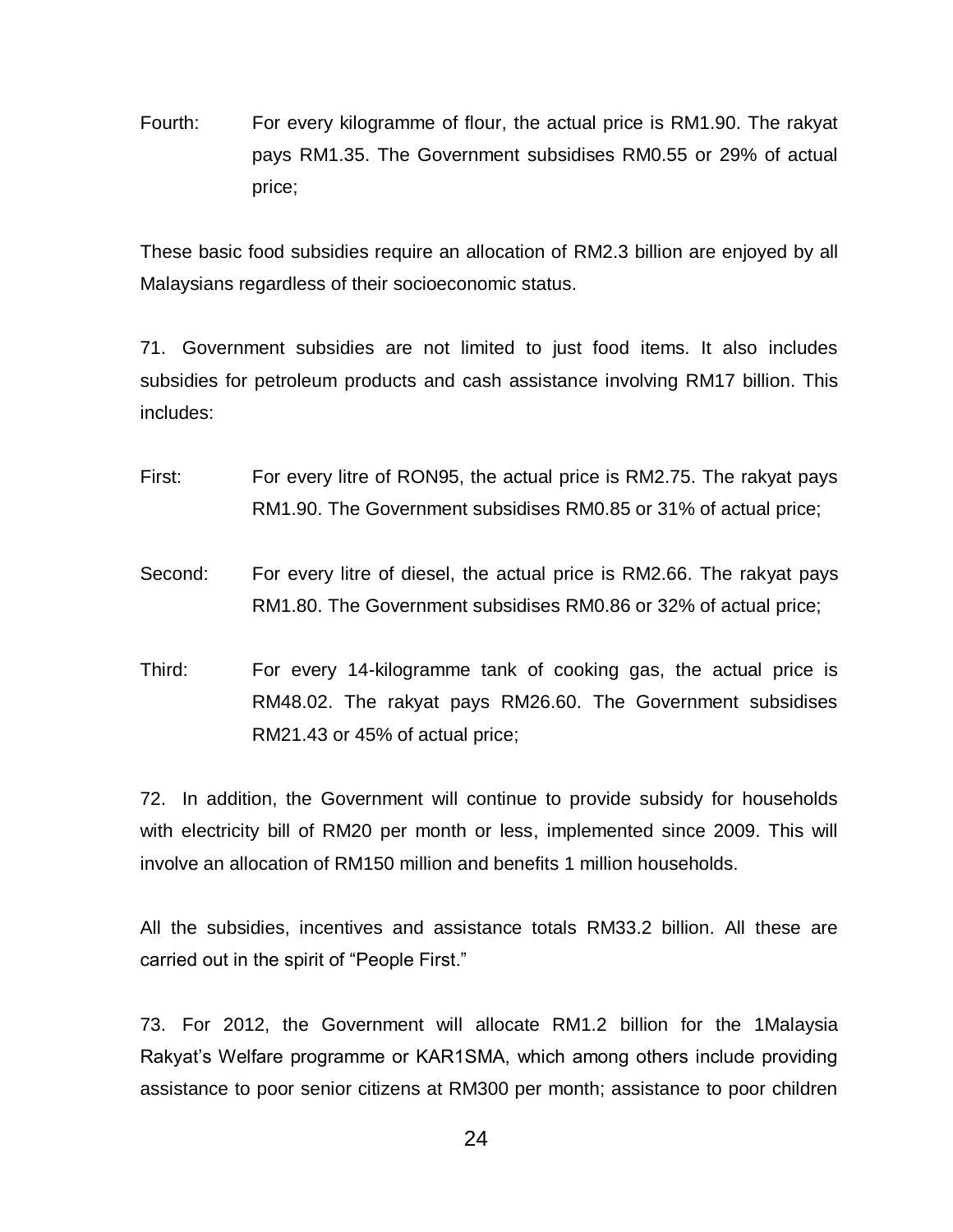of RM100 per month with a maximum of RM450 per month; as well as assistance and allowances to the disabled people between RM150 and RM300 per month. KAR1SMA, will ease the burden and benefit almost 500,000 rakyat.

74. The Government will undertake measures to ease rising costs and prices as well as reduce the burden of the rakyat, as follows:

- First: Increase the number of Kedai Rakyat 1Malaysia (KR1M) nationwide in 2012. KR1M offers 250 types of 1Malaysia products, comprising consumer goods which are up to 40% cheaper. In view of the overwhelming response, the Government plans to open an additional 85 units in 2012 with an allocation of RM40 million;
- Second: Open 30 units of Agro Bazaar Kedai Rakyat nationwide to market agriculture produce and 1Malaysia brand products. In addition, the Government will expand the sales of 1Malaysia products in all outlets under the Retail Shop Transformation (TUKAR) programme, FELDA retail stores and convenient stores at petrol stations nationwide; and
- Third: Extend and promote the Menu Rakyat 1Malaysia which offers popular menu sets at reasonable prices with a maximum of RM2 for breakfast and RM4 for lunch. Currently, more than 700 food operators are participating and this will be extended to 3,000 operators by end-2012. To further expand this initiative, the Government encourages all cafeteria operators in Government offices and the private sector to implement the Menu Rakyat 1Malaysia.

75. To meet the demand for houses from those earning below RM3,000, the Government launched the My First Home Scheme in March 2011. To expand the scheme, the Government proposes to increase the limit of house prices from a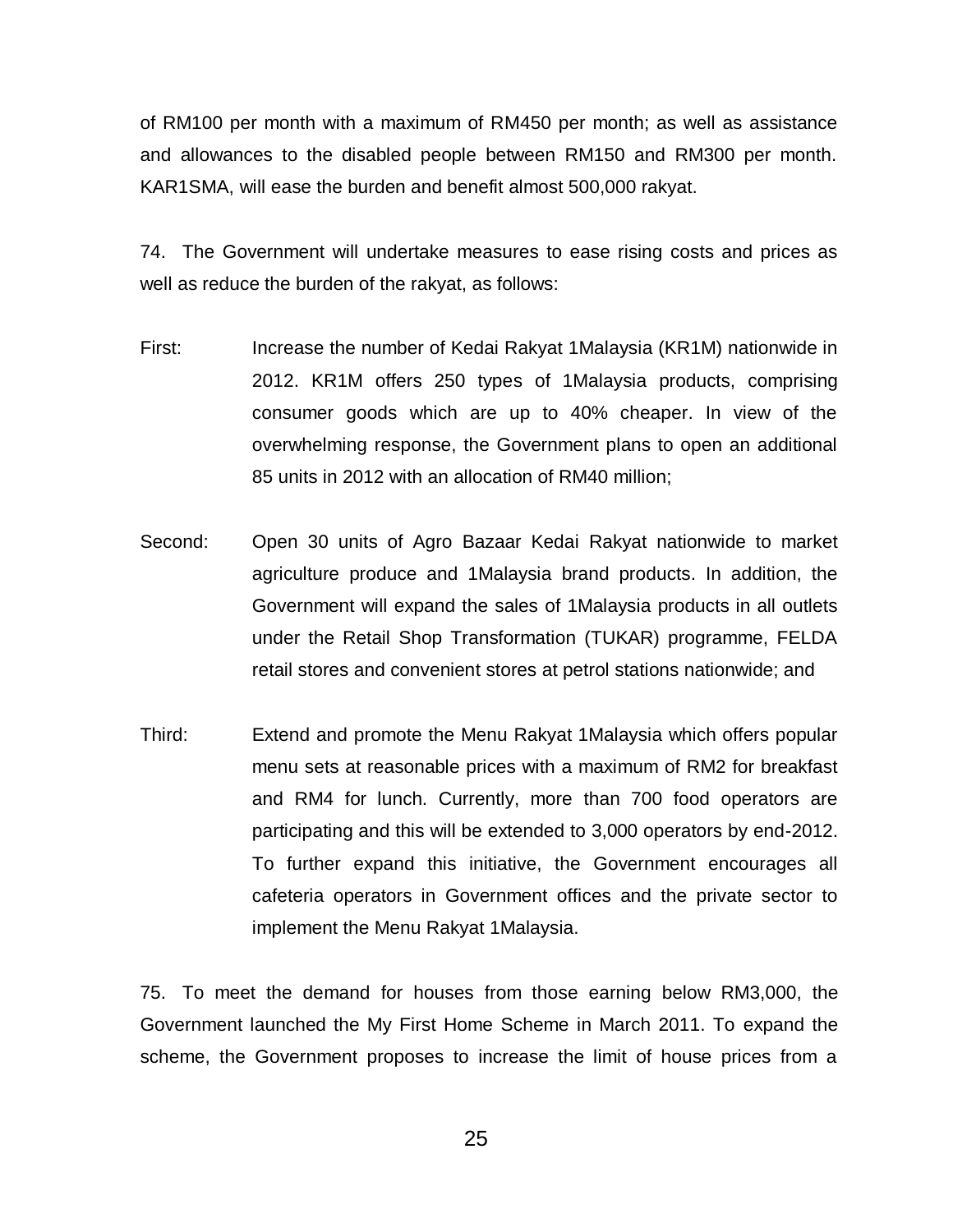maximum of RM220,000 to RM400,000. This improved scheme will be available to house buyers through joint loans of husband and wife beginning January 2012.

76. To enable buyers to own houses, the Government established the 1Malaysia People's Housing (PR1MA) as the sole agency to develop and maintain affordable and quality houses, specifically for middle-income group. PR1MA will be the developer for projects on land owned by the Government. In this regard, the Government intends to develop several plots of Government-owned land around Sungai Besi and Sungai Buloh. The Government will also identify areas in the vicinity of MRT, LRT and other public transport system to be developed by PR1MA for housing projects.

77. In addition, PR1MA also welcomes the cooperation with private sector to develop similar projects. In this respect, several private developers responded to the Government's call to provide affordable and quality housing. PR1MA will play a main role in ensuring that the distribution of the housing units will be transparent and fair through an open balloting system. In 2011, 1,880 houses will be built in Putrajaya and Bandar Tun Razak.

78. In 2012, a total of 7,700 houses will be built in Cyberjaya, Putra Heights, Seremban, Damansara and Bukit Raja. House prices under this scheme are lower than market prices as the land and facilitation funds are provided to developers. As an example, one apartment unit with an area of 1,000 square feet in Putrajaya is priced RM150,000 compared with the market price of RM220,000. The Government will also provide 100% stamp duty exemption on loan instruments for the purchase of houses.

79. Most houses are sold before construction starts and buyers bear risks of projects being delayed or abandoned. To protect buyers, the Government will encourage the construction of more houses using the build then sell concept. For this purpose, Islamic banks have agreed to provide shariah-compliant financing and undertake construction risks. Instalments only commence after the house is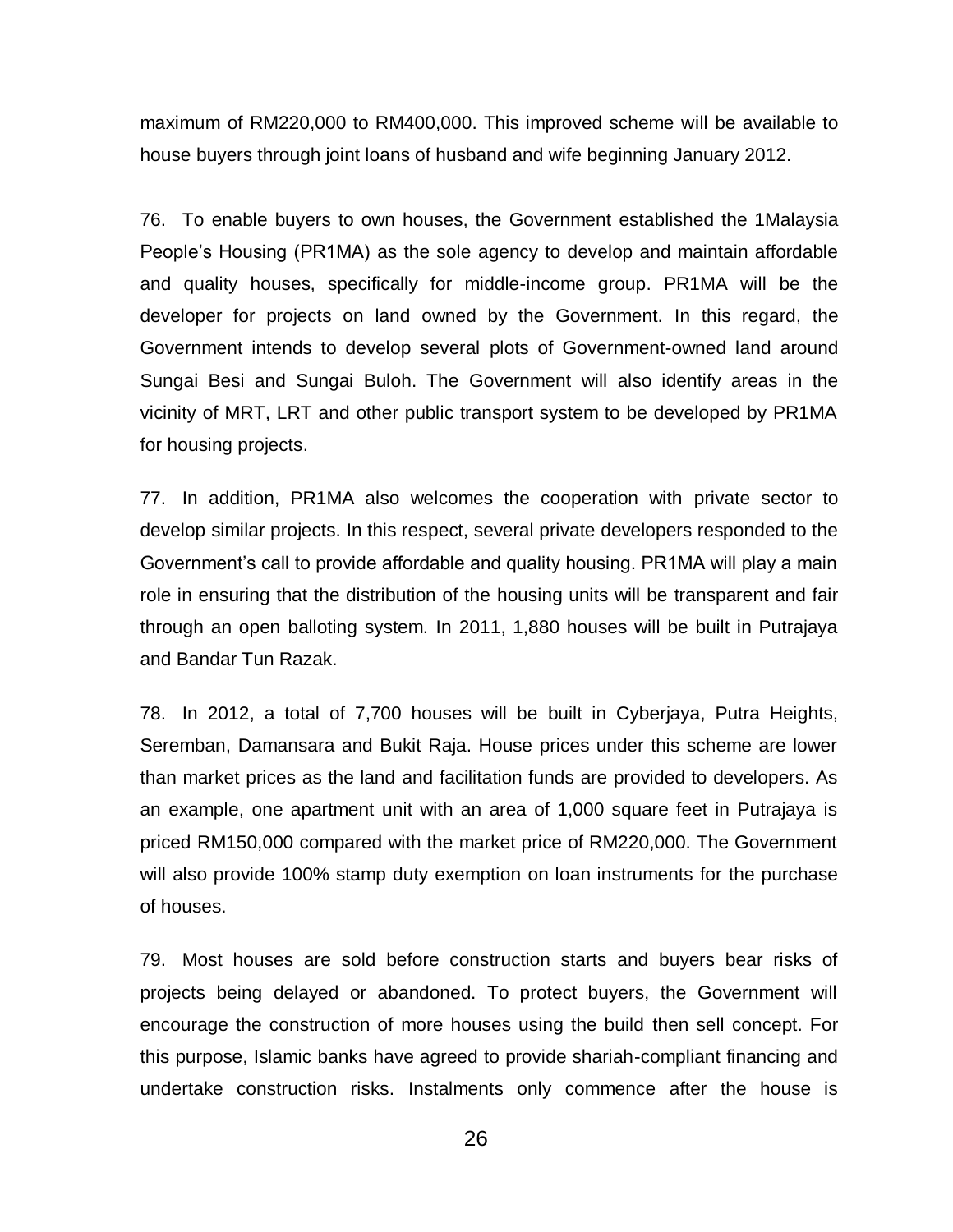completed. This scheme will be implemented for houses costing RM600,000 and below.

80. There are many among the rakyat, especially the lower income group, who have yet to own houses. Therefore, the Government will continue to implement the Program Perumahan Rakyat (PPR) by building 75,000 units of affordable houses nationwide under the 10MP. In 2012, RM443 million is allocated for the construction of 8,000 units for sale and 7,000 units to be rented.

81. The Rumah Mesra Rakyat (RMR) programme, managed by Syarikat Perumahan Negara Berhad (SPNB), will be continued to help the low-income group to own decent houses. Under this programme, those with land but without a house or live in dilapidated houses are eligible for financing to build a house. SPNB will build 10,000 units in 2012. Each house costing RM65,000 will be sold for RM45,000 and the Government will subsidise RM20,000. For this, the Government will allocate RM200 million.

82. Apart from this, through the Abandoned Housing Rehabilitation Programme, the Government successfully rehabilitated and obtained the Certificate of Fitness (CF) for 82 projects involving more than 15,000 units. The Government will continue this noble effort with an allocation of RM63 million in 2012 to rehabilitate 1,270 abandoned houses. The Government will also allocate RM40 million for restoration and maintenance of public and private low-cost housing.

83. Expatriates also contribute to the economic development of the nation. The number of expatriates in Malaysia has increased to 41,000. To provide a more conducive environment for expatriates to continue working in Malaysia, the Government will allow the withdrawal of their Employees Provident Fund (EPF) contributions for the purchase of a house, similar to the facility available to Malaysians.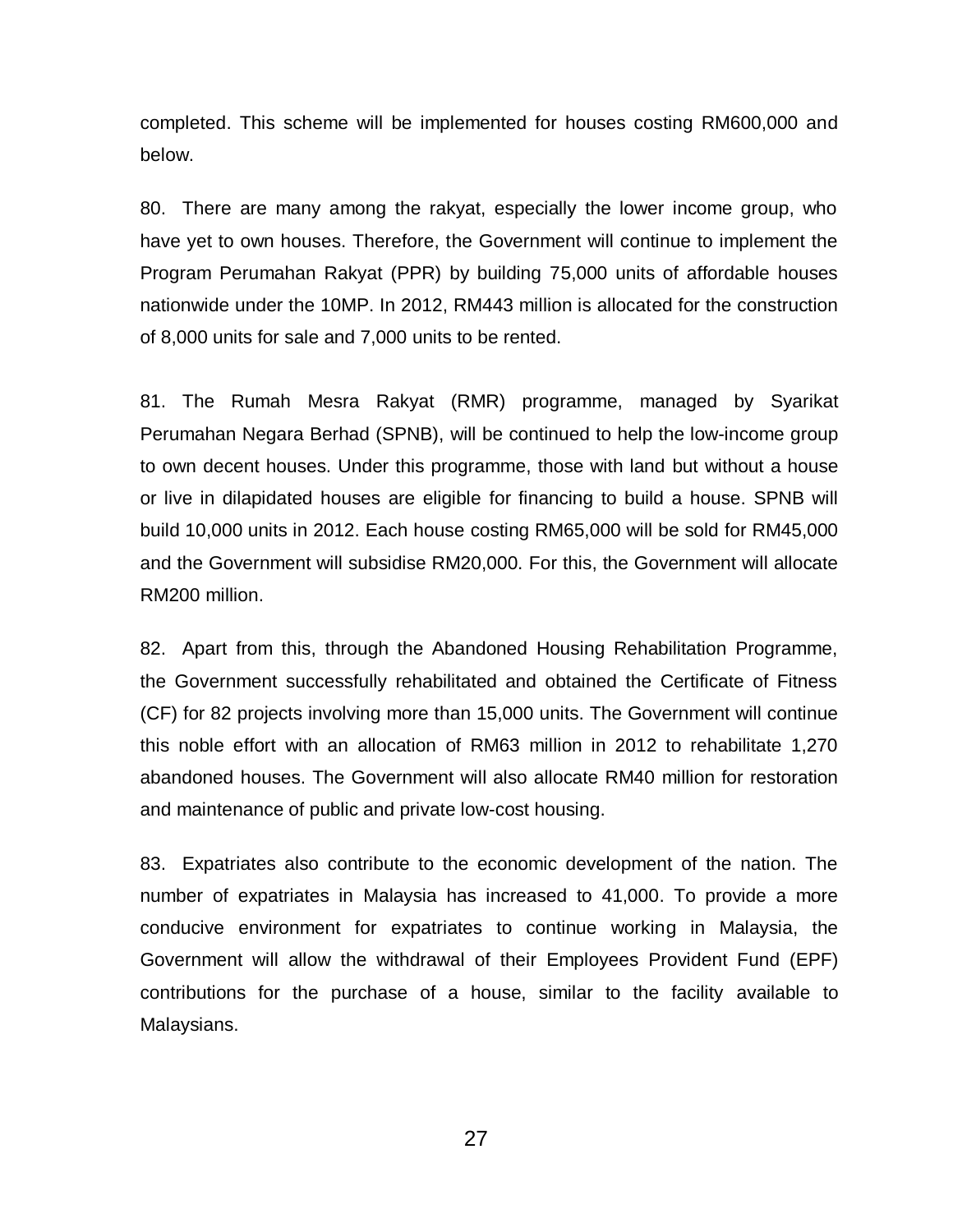84. The Government sympathises with fishermen who do not have fix income and rely mainly on their daily catches. Most fishermen live in dilapidated houses. The Government will establish the Special Housing Fund for Fishermen with an allocation of RM300 million to build and refurbish houses with basic infrastructure.

85. The Government will continue to provide quality health services for the rakyat, with latest equipment and better ambience. In 2012, the health services sector will be allocated RM15 billion for operating expenditure and RM1.8 billion for developing expenditure. This involves, among others, constructing and upgrading hospitals in Bera, Kuala Krai, Dungun, Sri Aman and Tuaran as well as to improve the maternity block in Hospital Putrajaya. The Government will also upgrade 81 rural health clinics nationwide and launch 50 new 1Malaysia clinics.

86. The Government endeavours to provide comfort to the rakyat. At any one time, 80,000 people use the Pudu Raya Terminal which was previously run-down and not well-maintained but was upgraded with a cost of RM40 million. Now, the Pudu Raya Terminal with a complete facelift is renamed Pudu Sentral.

87. Similar measures will be undertaken to upgrade Hospital Kuala Lumpur, which is the centre for health services in the city with 3,000 outpatients seeking treatment every day. To ensure the comfort of city residents, this 141-year old hospital, which is the oldest in Malaysia, will be upgraded to be the country's premier hospital with state-of-the-art equipment with an allocation of RM300 million. Of this, RM50 million will be utilised to construct a new outpatient block.

88. The Government sympathises with doctors who have to work continuously for more than 45 to 120 hours per week. This situation is clearly not conducive for them to provide quality service. To ease the situation, the Government introduced a flexible schedule with an average of 60 working hours per week for housemen. To replace the on-call allowance for housemen, the Government introduced a Special Flexible Working Allowance of RM600 per month, effective 1 September 2011. For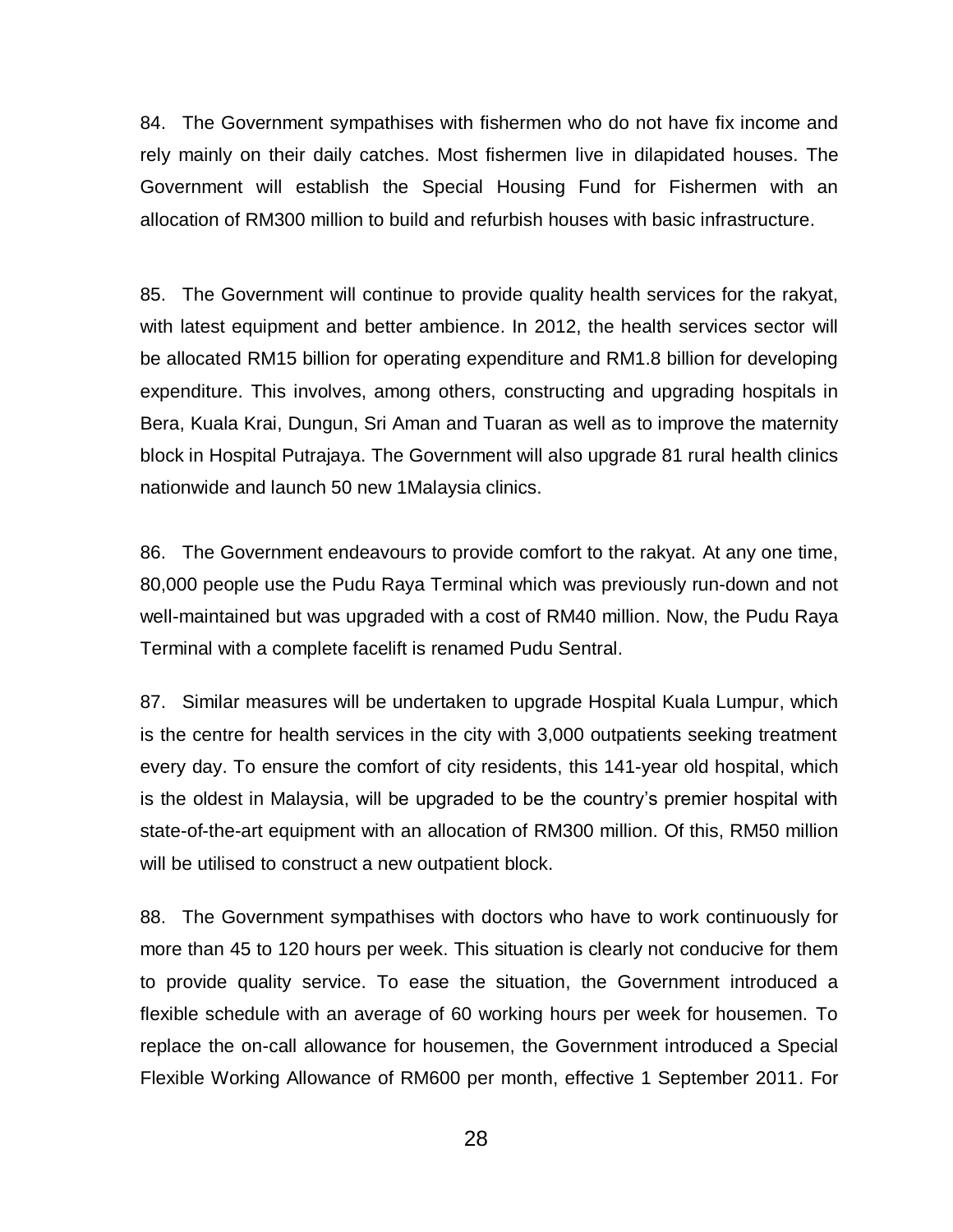medical officers and specialists, the Government will also increase the overnight oncall allowance between RM30 to RM80, effective on the same date.

89. To increase disposable income and encourage savings among the low-income group, the Government will introduce Skim Amanah Rakyat 1Malaysia or SARA 1Malaysia. The scheme is available to households with income below RM3,000 per month and will benefit 100,000 households. Participants can apply for a RM5,000 loan with a repayment period of 5 years. At the end of 5 years, the participant is expected to receive an attractive net return. The scheme will be implemented by Permodalan Nasional Berhad in collaboration with selected financial institutions, effective January 2012.

90. To ensure that development of the Bumiputera community is in tandem with economic growth, the Government established the Unit Peneraju Agenda Bumiputera (TERAJU) to coordinate and drive the transformation process to strengthen Bumiputera's participation in businesses. For this, TERAJU will guide 1,100 high performing Bumiputera companies with potential to be listed on Bursa Malaysia. In addition, MARA will also provide financing to qualified corporate personnel to purchase equities as well as acquire company's based on the Management Buyout concept.

91. The development of entrepreneurs is an important factor to boost Bumiputera's participation in the economic activities. In this regard, an integrated entrepreneur development programme will be implemented to enhance Bumiputera entrepreneur's competitiveness, particularly in rural areas. Hence, the Government will allocate RM200 million for the development of Bumiputera entrepreneurs and contractors through the Ministry of Rural and Regional Development.

92. The Government is concerned with the plight of individual budget taxi owners arising from increasing operating costs. Furthermore, most taxis have exceeded their economic life. Apart from taking care of their welfare and improving taxi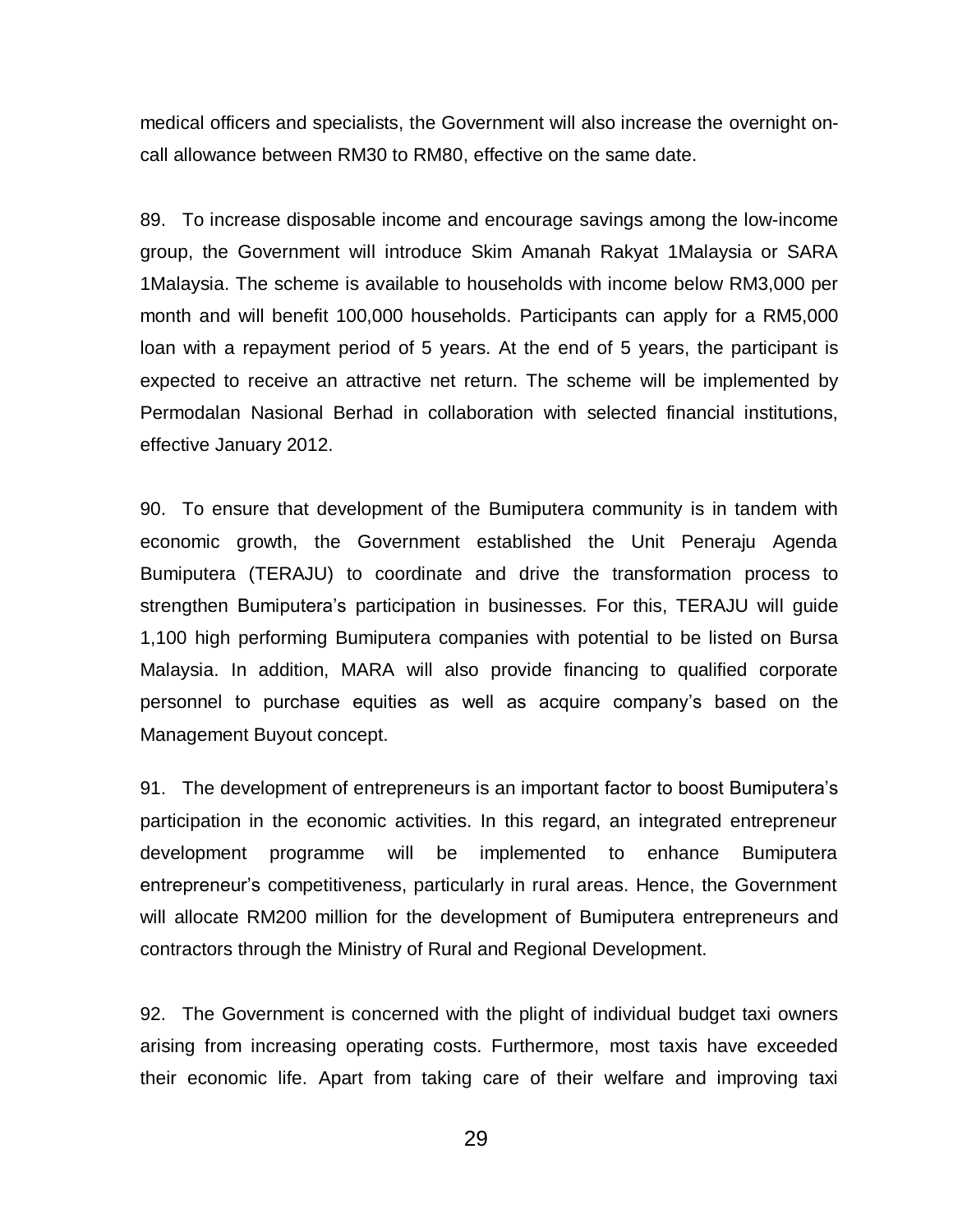services, the Government proposes that budget taxi owners be given the following assistance:

- First: 100% excise duty and sales tax exemptions on the purchase of new locally made taxis;
- Second: Exemption from payment of excise duty and sales tax on taxis sold or transferred of ownership after seven years;
- Third: Abolish road tax on all individually owned budget taxis;
- Fourth: Provide interest rate subsidy of 2% on a full loan to purchase new locally made taxis. This loan scheme managed by BSN will be offered for a period of two years commencing 1 January 2012; and
- Fifth: Provide assistance of RM3,000 for the disposal of old taxis exceeding seven years but less than 10 years. For taxis 10 years and above, assistance of RM1,000 will be given. This assistance is granted for the purchase of new locally made cars for a period of two years beginning 1 January 2012.

93. The Government hopes that these assistances will enable taxi drivers to deliver better quality service, be more customer-friendly and at the same time improve the country's image as a tourist-friendly nation. For all the above assistances, private budget taxi owners are expected to benefit about RM7,560. This assistance will also be extended to individual owners of hired cars.

94. The Government is committed to ensure that no accused person is denied legal representation. Currently, about 80% of the accused in criminal cases appear in court without legal representation because of high legal costs. The National Legal Aid Foundation will ensure that every individual who is charged in court will be given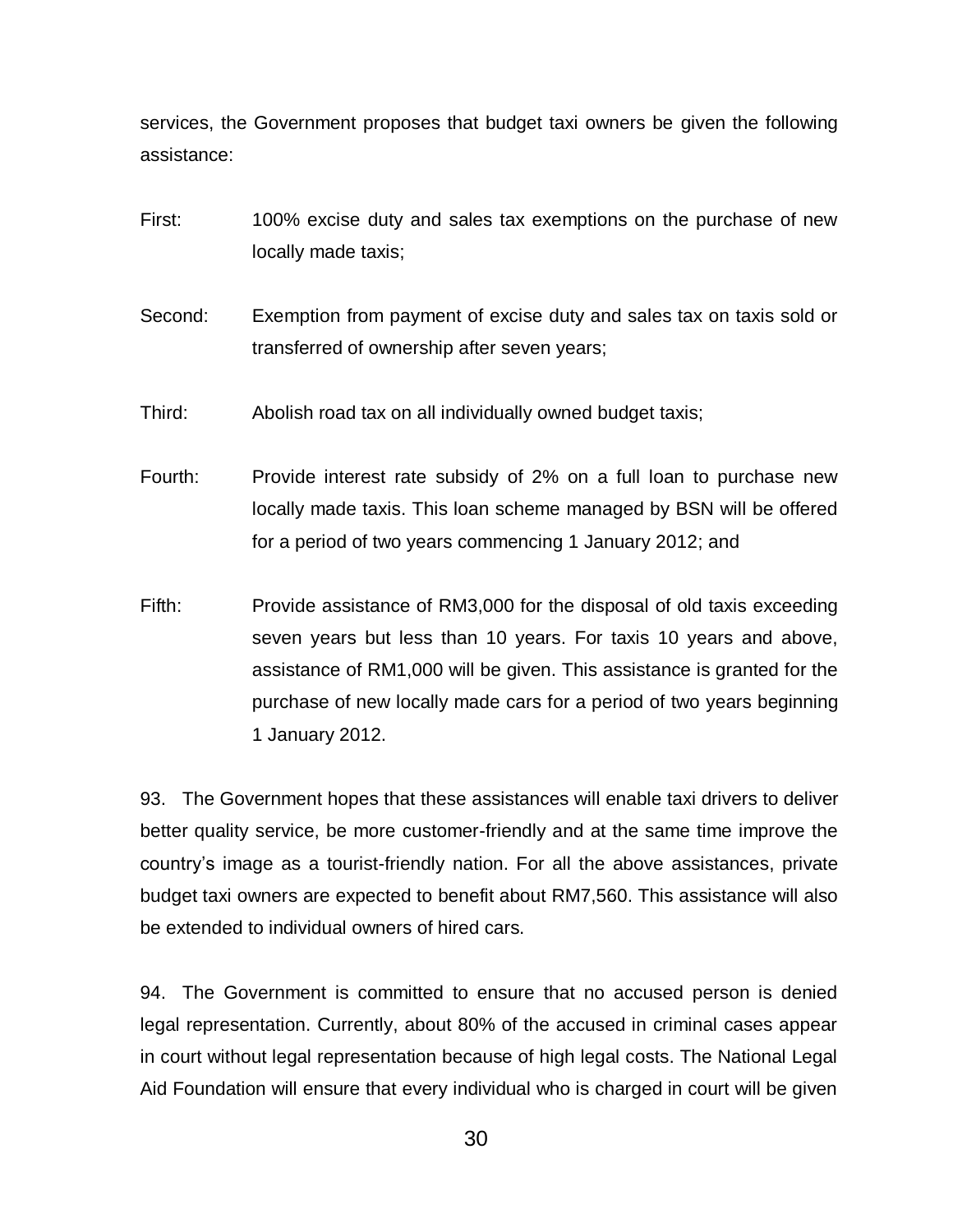free legal aid. For this, the Government will provide an additional RM10 million in 2012 bringing the total sum provided to RM15 million.

95. To assist the homeless, the Government established a social assistance centre known as Anjung Singgah. The centre provides employment referrals, temporary shelter and food, counselling as well as welfare assistance to the homeless. Currently, there are almost 1,400 homeless in Kuala Lumpur registered with the Social Welfare Department of whom, 250 are registered with Anjung Singgah. More centres will be established in Johor, Pulau Pinang and Sarawak.

96. The Government recognises the potential of women in leadership and managerial skills. Accordingly, the Government introduced a policy to encourage at least 30% women in top management and decision-making positions in the corporate sector. The Government will organise advanced management programmes for women with potential to become members of the board of directors, intensify advocacy activities for greater participation of women in the corporate sector and develop a database of potential women directors. Suitable training programmes to encourage female professionals to return to work will also be conducted. To implement these training programmes, the Government will allocate RM10 million.

97. In 2011, the Government allocated RM120 million to TEKUN. To incentivise small entrepreneurs, I propose that this allocation be increased to RM300 million. Amanah Ikhtiar Malaysia (AIM) will also provide RM2.1 billion for micro financing to entrepreneurs, particularly for women. From this total, RM100 million each is provided for Malaysian Indian and Chinese entrepreneurs, through a special unit under AIM. The Government proposes that micro financing loan instruments be given stamp duty exemption.

98. Currently, cervical cancer is the second highest cancer cases amongst Malaysian women. Advancement in medical sciences has enabled this illness to be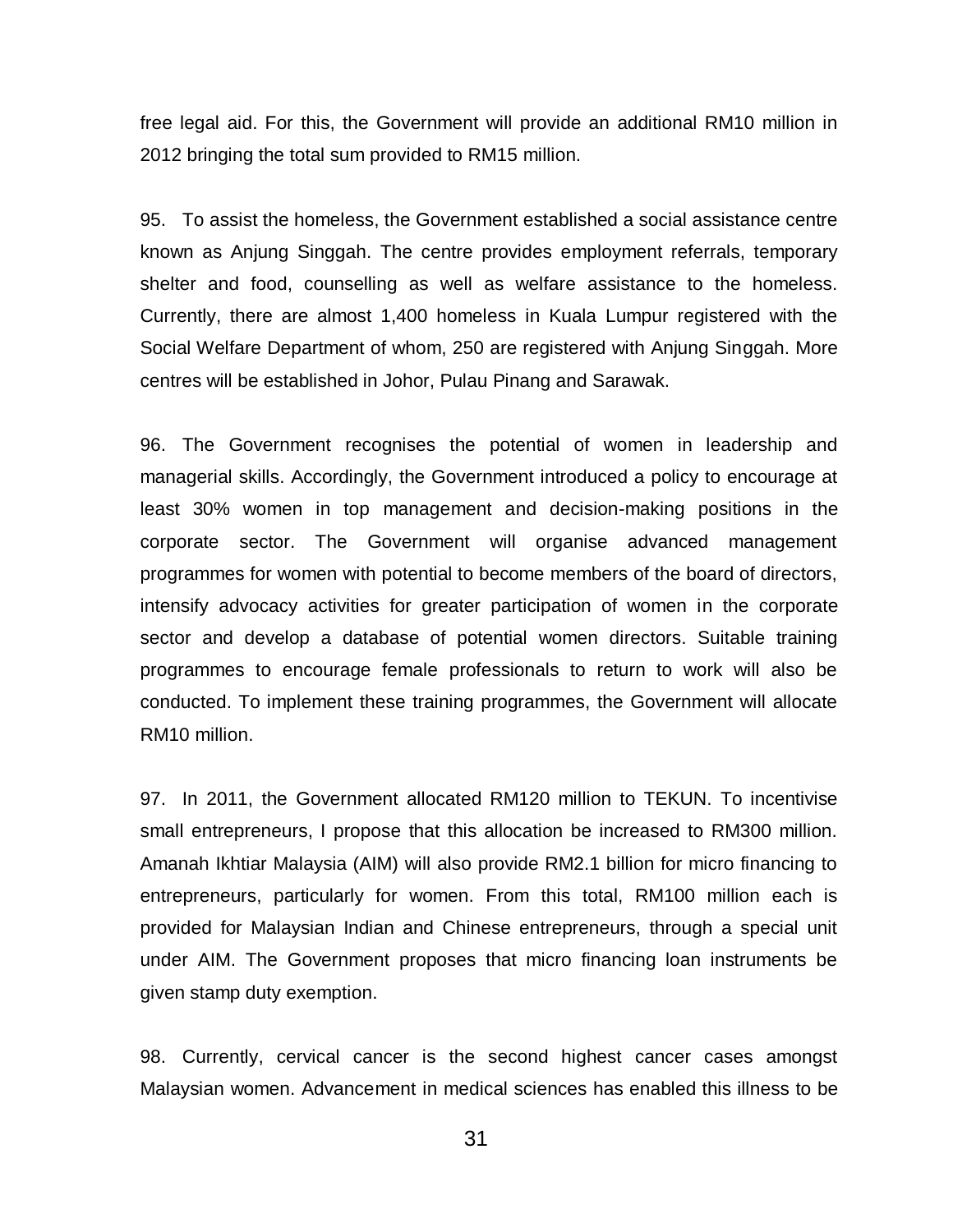prevented through immunisation. At the moment, the Ministry of Health in collaboration with the Ministry of Education has implemented free immunisation for Form 1 female students in Government schools, Government-aided schools, private and international schools from April to May 2010.

99. To enable more women to be immunised, the Government will provide free Human Papilloma Virus (HPV) immunisation which will be implemented nationwide by the Lembaga Pembangunan Perancang Keluarga Negara (LPPKN).The cost of immunisation is RM150 for three injections. For this, an allocation of RM50 million will be provided in 2012.

100. To promote the health of mother and child, a hospital for women and children will be constructed in Kuala Lumpur through PPP with a cost of RM700 million.

101. The contribution of the youth is critical to the realisation of the nation's aspirations. The young generation must be equipped with training and skills to ensure they play an important role in the country's development. The Government will allocate RM320 million to implement various activities comprising skills training, leadership programmes, resilience and entrepreneurship at the state and district levels including contribution to Majlis Belia Malaysia, Majlis Belia Negeri and Majlis Belia Daerah.

102. Our efforts today are not only for us but for the future of our children. The potential of each group must be recognised. Idealism must be polished, creativity must be inculcated and talent must be nurtured.

103. The Government also realises there are constrains of institution in producing creative ideas. We need to ask, with the stringent financial structure, will the ideas of people like Bill Gates, the late Steve Jobs, Michael Dell, the Wright brothers, Thomas Edison, be successful? Ideas worth billions of ringgit may have been wasted. In view of this, as a pioneer project, the Government will establish MyCreative Venture Capital with an initial fund of RM200 million.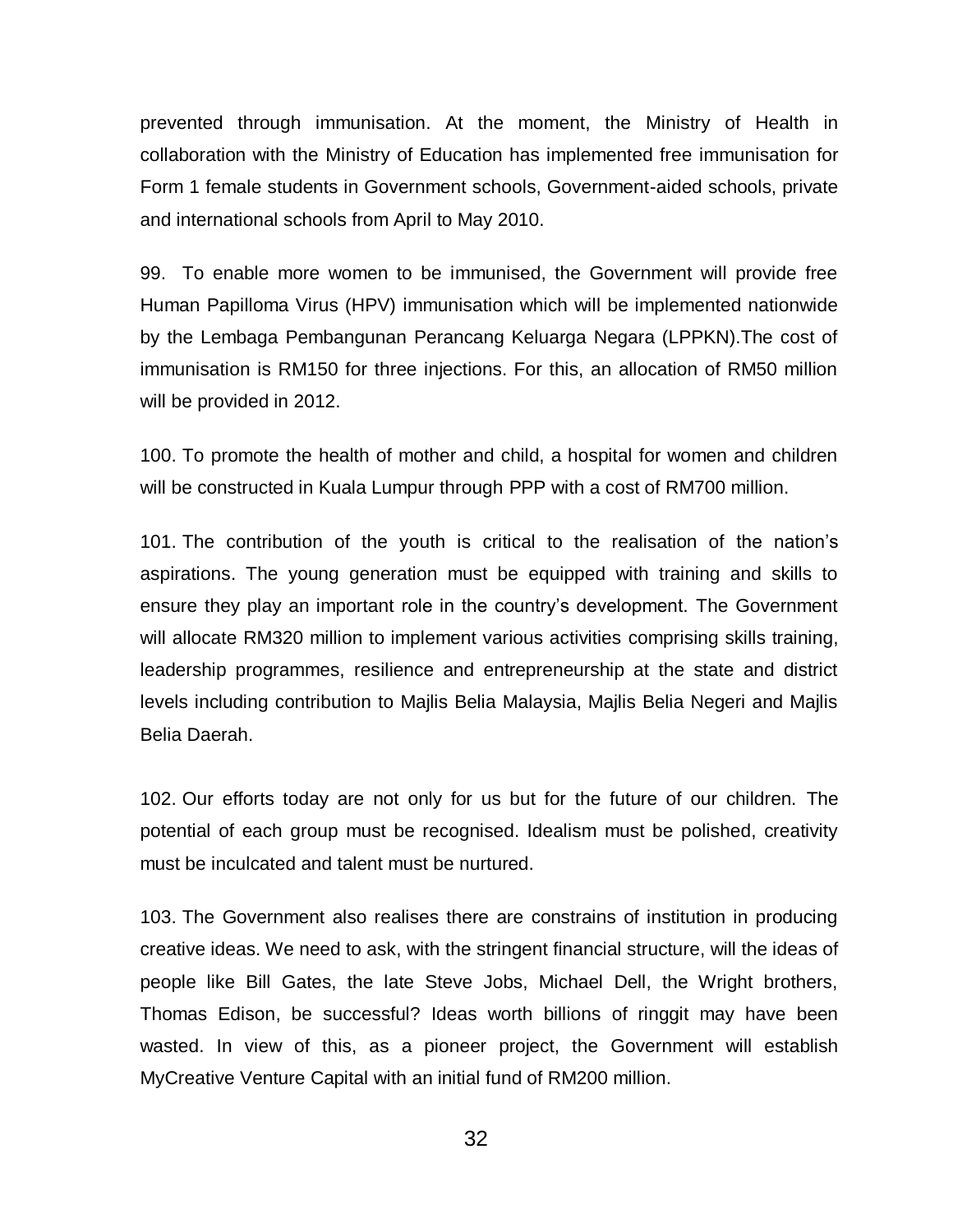104. A total of RM200 million will be allocated in 2012 for skill training to youth who do not continue their schooling through the Strategic Action for Youth (SAY 1Malaysia) programme. This scheme will provide various skills training which will be conducted by institutions such as Community College, Institut Kemahiran Mara, Institut Latihan Perindustrian and Giat Mara. Trainees will be provided practical trainings in GLCs and private companies to enable them to secure employment.

105. Currently, futsal is increasingly popular amongst youth and sports enthusiast. To promote this sport, the Government has built a total of 1,100 futsal courts nationwide, while another 527 courts are under construction. In view of the popularity of this sport, the Government will allocate RM15 million to build an additional 150 futsal courts to achieve the "One Court for One Mukim" target. To increase recreational activities particularly football, the Government will also allocate RM50 million to build football fields with artificial turfs, equipped with floodlights at 30 selected locations nationwide.

106. High-performance sports including football, badminton, squash, bowling, diving, archery and cycling will also be given attention. The Government will provide an additional allocation of RM30 million, making a total of RM84 million, to train young potential athletes so they can compete and succeed in international sports competition.

107. The welfare of senior citizens has never been neglected particularly for them to obtain public amenities such as medical and transport services. For this, I am pleased to announce, from 1 January 2012, all senior citizens aged 60 years and above will be exempted from paying the outpatient registration fee in all Government hospitals and health clinics including 1Malaysia clinics as well as the Government dental clinics. They will also be entitled to a 50% discount on LRT and Monorail fares.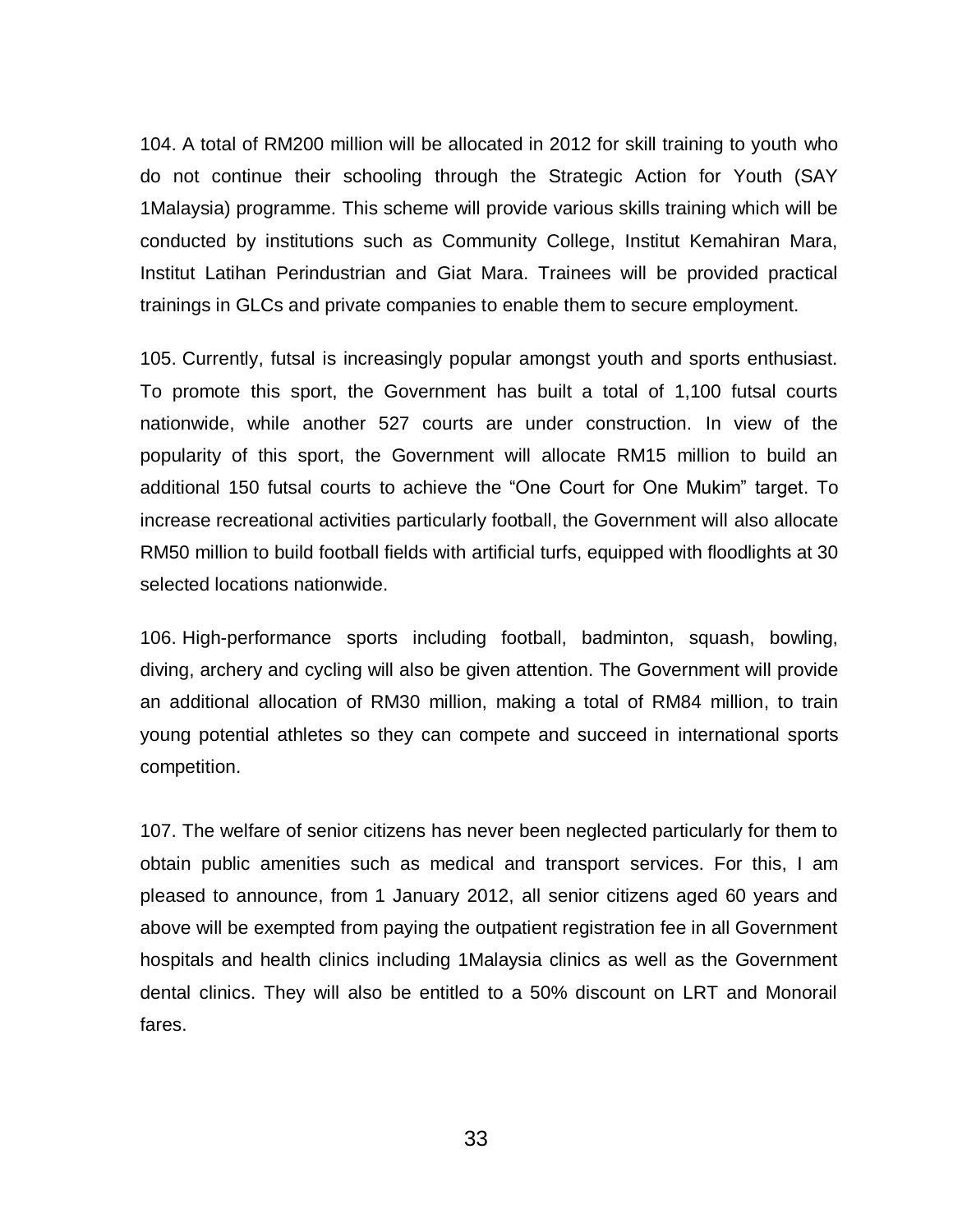108. In the 2011 Budget, to ensure private sector employee and self-employed to have sufficient savings upon retirement, I announced a tax relief up to RM6,000 for EPF and life insurance be extended to the Private Pension Fund now known as Private Retirement Scheme. In order to ensure the welfare of retirees upon reaching retirement age to live a comfortable life, I propose:

- First: A new tax relief up to RM3,000 on contribution to a Private Retirement Scheme and insurance annuity for 10 years. Thus, the existing relief on Private Retirement Scheme and insurance annuity is rationalised;
- Second: Tax deduction on employers' contributions to a Private Retirement Scheme for their employees; and

Third: Tax exemption on income of Private Retirement Fund.

109. Currently, retirees have insufficient savings to bear the cost of living upon retiring. The study shows nearly 70% of the retirees used up all their savings within 10 years of their retirement. To increase savings for old age, the Government proposes that the employers' contribution be increased from 12% to 13% for contributors who earn RM5,000 and below. This measure will benefit 5.3 million EPF contributors.

110. There are quarters who accused that the Government is only interested in mega projects worth billions of dollars. This accusation is grossly misleading. Is it not recorded in history that the Alliance Government was responsible for the establishment of the Ministry of National and Rural Development 50 years ago and pioneered a systematic development of rural areas? As a continuation of this noble tradition, the Government will give a new breath to rural development including traditional villages, long houses and new villages. Through the rural transformation programme or RTP, the Government will provide RM1 billion for the construction and upgrading of amenities such as multipurpose halls, surau, drains, small bridges,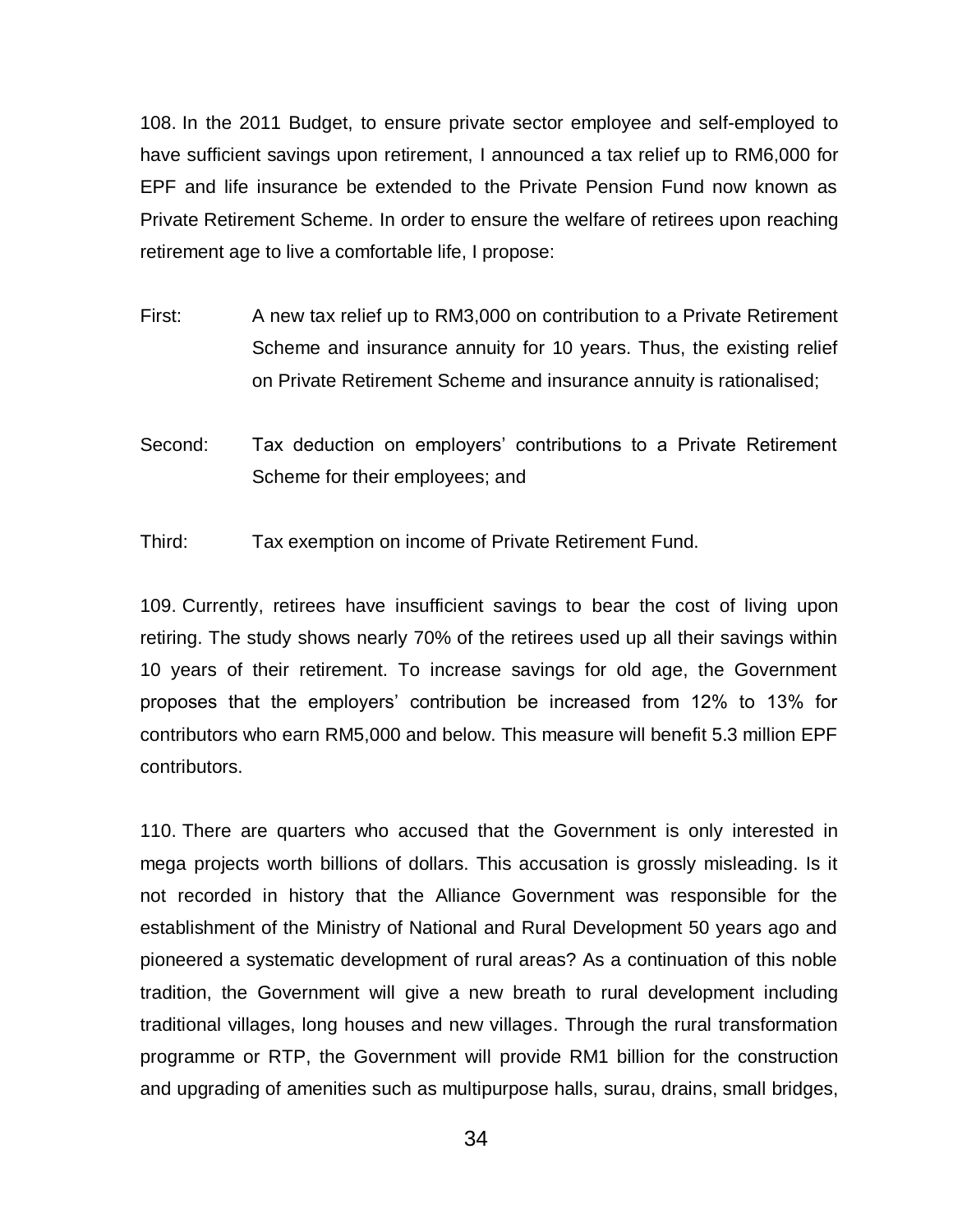street lights including repairs of dilapidated houses. This initiative will be led by Implementation Coordination Unit (ICU).

111. Flood is one of the country's main natural disasters and each year, the Government spends RM1 billion to bear the losses in various aspects of life. Currently, there are four million rakyat who still resides in flood-prone areas. As an early precaution, the Government will implement Flood Mitigation Plan (RTB) in Perlis, Perak and Johor with a cost of RM1 billion. In Perlis, two RTB projects will be undertaken namely upgrading of Timah Tasoh Phase Two dam as well as widening and deepening of Sungai Arau. In Perak, three RTB projects will be implemented in Sungai Kerian, Sungai Kurau and Kolam Bukit Merah. Meanwhile, in Johor, RTB projects will be implemented in the town and Sungai Segamat.

112. To ease the rakyat's high cost of living, the Government proposes to provide one-off cash assistance, as follows:

- First: Assistances of RM500 to households with a monthly income of RM3,000 and below. This unprecedented measure reflects the Government's commitment to reduce the impact of the increasing cost of living on the low-income group. A total of 3.4 million or 53% of total households are expected to benefit from this assistance. This assistance involves an allocation of RM1.8 billion. To be eligible, the head of each household must register with the Inland Revenue Board Malaysia which is entrusted to implement this programme. This assistance will be distributed through banks and post offices;
- Second: Schooling assistance of RM100 to all primary and secondary students from Year 1 to Form 5 nationwide. As this assistance is targeted to low- and middle-income groups, families who can afford may opt not to receive it. This measure will reduce schooling expenses and is expected to benefit 5.3 million students which involves an allocation of RM530 million. This will be implemented through BSN; and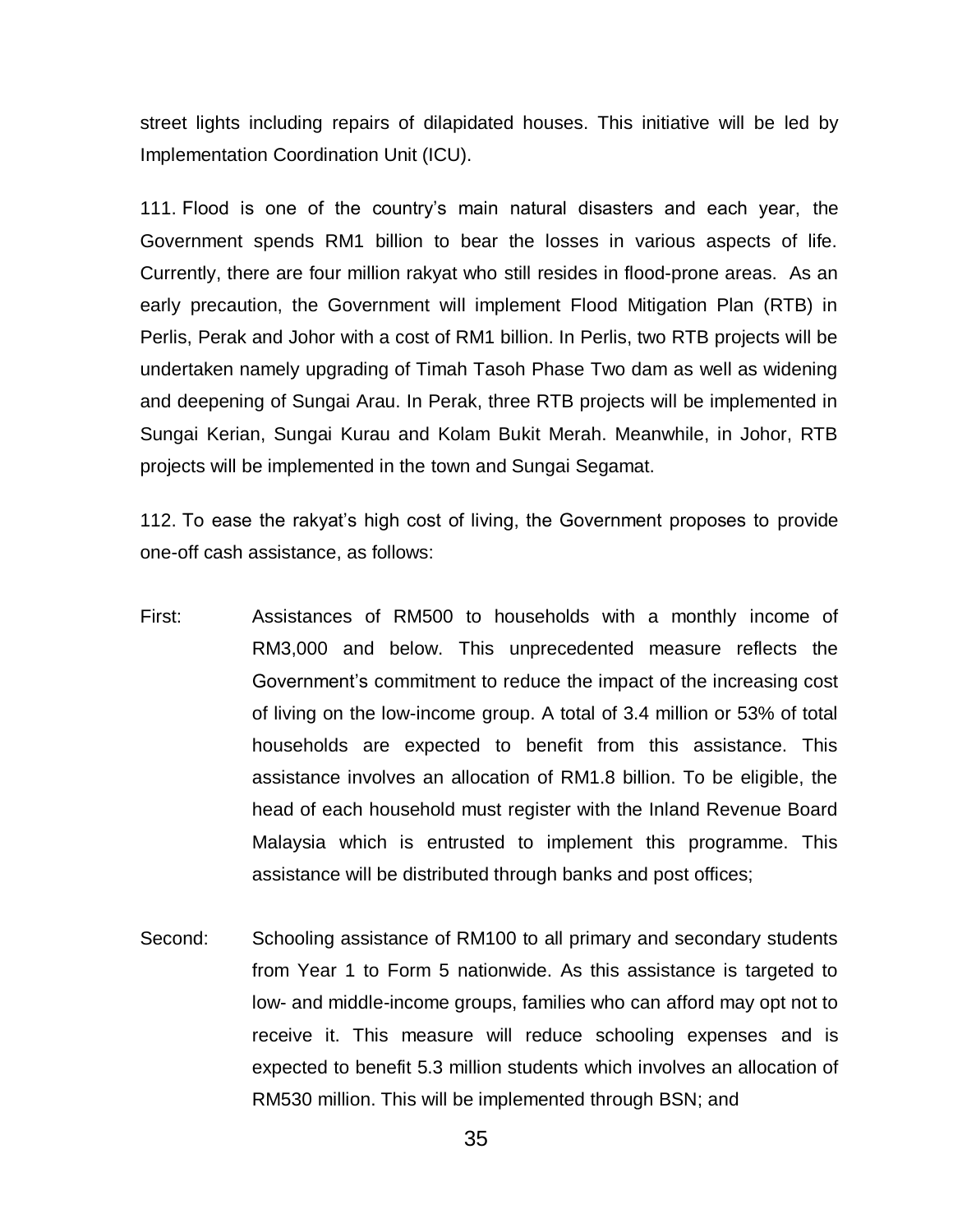Third: Book voucher worth RM200 to all Malaysian students in public and private local institutions of higher learning, matriculation as well as Form 6 students nationwide. This assistance is expected to benefit 1.3 million students with an allocation of RM260 million.

113. Currently, we are in the month of Zulhijjah and the fifth pillar of Islam calls its ummah towards Baitullah from every corner of the world. In this respect, the Government recognises that many of the low-income group face difficulties in registering due to insufficient funds to meet the minimum savings of RM1,300. Hence, to assist intending hajj pilgrims to register early to perform hajj, the Government will allow EPF to ring-fence RM1,300 from the Account 2 of contributors. Through this, the existing EPF savings of RM1,300 will remain with EPF but contributors are eligible to register for hajj.

114. The Government is confident that the civil servants will continue to enhance the quality of service and ensure that the national development agenda becomes a reality. Last August, the Government paid a bonus of half-month salary with a minimum payment of RM500 to civil servants and RM500 assistance to pensioners.

115. Recognising the support and commitment shown by civil servants towards achieving the national development goal, I am pleased to announce an additional bonus of half-month salary with a minimum payment of RM500 and an assistance of RM500 to Government pensioners. This will be paid together with the December salary this year. For 2011, this totals to one month pay with a minimum payment of RM1,000 for civil servants and RM1,000 for Government pensioners. This will benefit 1.3 million civil servants as well as 618,000 Government pensioners. The total bonus and assistance payments for this year accounts for RM4 billion.

116. Realising the increasing responsibility and heavy workload of members of Parliament and the need to internalise a culture of new politics, in accordance with the Political Transformation Programme which I announced recently, the